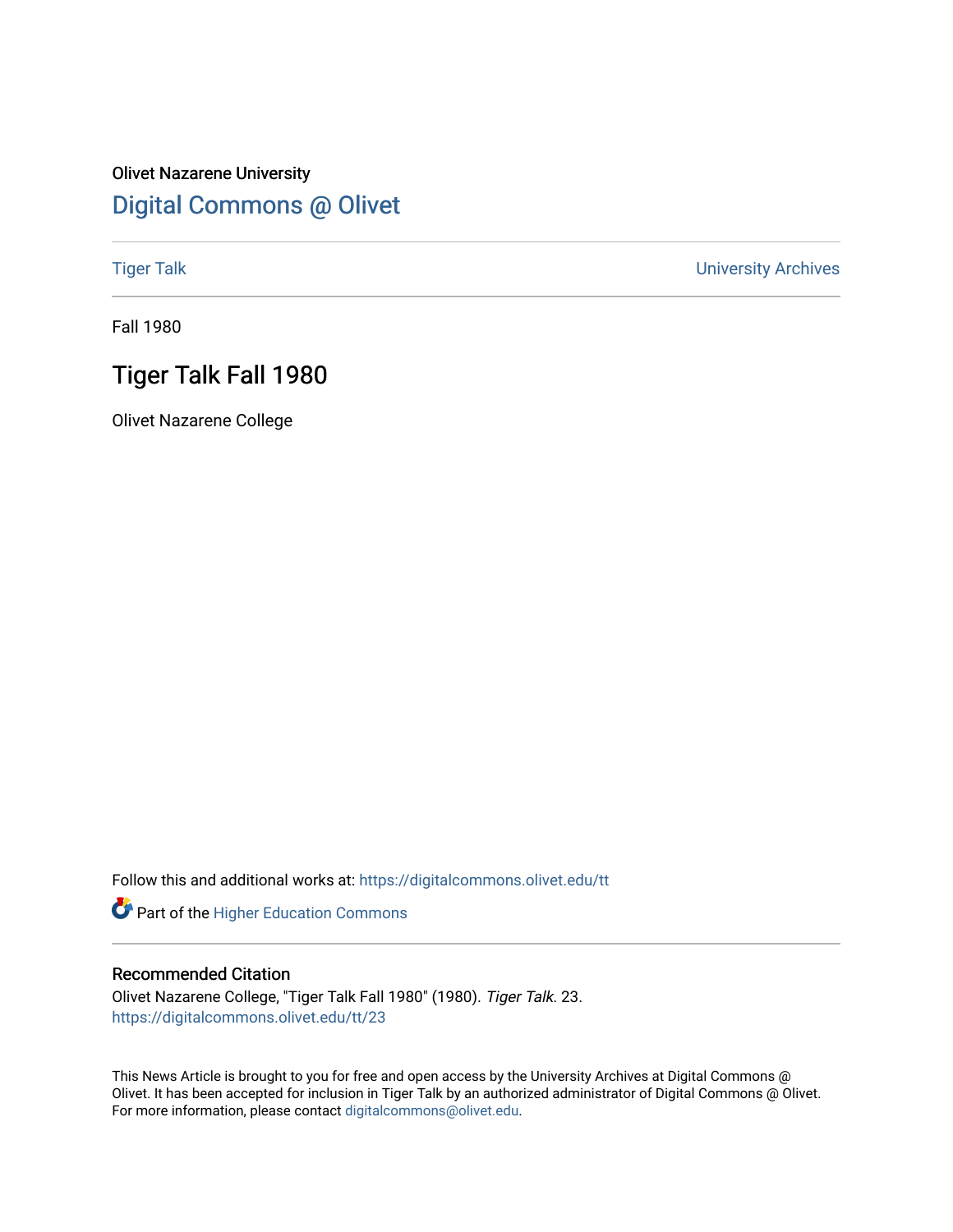### $\blacksquare$   $\cap$   $\bigcap$   $\bigcap$   $\uparrow$   $\uparrow$   $\uparrow$   $\bigcap$   $\bigcap$   $\bigcap$   $\bigcap$   $\bigcap$   $\bigcap$   $\bigcap$   $\bigcap$   $\bigcap$   $\bigcap$   $\bigcap$   $\bigcap$   $\bigcap$   $\bigcap$   $\bigcap$   $\bigcap$   $\bigcap$   $\bigcap$   $\bigcap$   $\bigcap$   $\bigcap$   $\bigcap$   $\bigcap$   $\bigcap$   $\bigcap$   $\bigcap$   $\bigcap$   $\bigcap$   $\bigcap$   $\bigcap$ **I I U I U I L I I I I I E** COPY DEADLINE 11:30 A.M. WEDNESDA

**ANNOUNCEMENTS AND NEWS FOR THE ONC COMMUNITY<br>PUBLISHED FOR EACH SCHOOL WEEK BY<br>THE DIRECTOR OF STUDENT ACTIVITIES** 

#### Thursday, September 4, 1980

Welcome to the new school year on the beautiful campus of Olivet Nazarene College. We are confident that God is going to give us another wonderful school year. Let's work together and be sensitive to the leadership of the Holy Spirit to assure a successful and blessed year for all.

CHAPEL Opening Convention begins Thursday evening at 7 p.m. in College Church and continues in chapel on Friday morning at 9:45. Services continue through the weekend at 7 p.m. Friday and Saturday and at the regularly scheduled service times on Sunday in College Church. Rev. Gary Henecke is the featured speaker. He serves as the Director of the Department of Youth for the Church of the Nazarene headquartered in Kansas City, Missouri.

CHAPEL NEXT WEKK Tuesday - Coach Larry Watson, Athletic Director

Wednesday and Thursday - Dr. Jerald Johnson, newly elected General Superintendent of the Church of the Nazarene

CAMPUS DIRECTORY The Campus Telephone Book will go to press in mid-September. The listing of each student's phone and roan mmber will be whatever is in the computer data bank. If a student's residence hall is not shown in the computer, then the hometown phone and address will automatically print out. Students who live at home in the Kankakee area will have their home address and phone shown in the book. If you have any question, check with the campus operator (dial 0) from 8 a.m. to 5 p.m. weekdays by September 12. If you move fran one roan to another, notify the operator.

REGISTRAR'S OFFICE Schedule changes must be processed at the Registrar's Office. Changes can be made without a fee until Tuesday, September 9. Beginning Septenber 10 a \$2 fee is charged for each drop/add form processed.

CAREER CENTER Work/study job applications are being taken this week — any student interested in a secretarial job through the work/study program must report to the Career Center on Thursday or Friday to schedule a typing test. Jobs are few — it is best to get your application in early!

FIRST HOME FOOTBALL GAME Saturday, September 6, against Maranatha College of Watertown, Wisconsin, 1:30 p.m. Halftime: Royal Grenadiers Drun and Bugle Corps from Kankakee. Students admtted free WITH YOUR ID CARD. Come cheer the Tigers to their first victory of the year!

ADVANCE PLANNER wall calendars, 24x36 inches, are available free frcm the Publicity Office, Burke Reception Center. A detailed schedule of activities was printed in the August issue of the COLLEGIAN, pages 4-5.

FRESHMEN If you are interested in running for a class office (President, Vice President, Secretary, Treasurer, Chaplain, Student Council Representative, or Social Committee Member) you may pick up a petition in the Associated Students Government office. The office is located on the lower level of Ludwig Center.

THESHMEN Meet The Candidates night is Monday, Septenber 8, at 8 p.m. in the "Round Table" area of the dining roan in Ludwig. Be "in the know" about the candidates you elect. FRESHMEN Orientation Session I Freshmen report to room 307 Burke to ccnplete ACT profile section —

8:30 a.m. on Saturday, September 6.

MUSIC DEPARTMENT Gerald Anderson will present a Faculty Piano Recital on Tuesday, September 9, at 8:15 p.m. in the Reed Hall Auditorium. The program will include works by Chopin, Beethoven, Debussy, Copland, and Liszt.

MUSIC DEPARTMENT Private students of Miss Edwards: Your first conference lesson must take place today or tomorrow. Sign for a time on her studio door — Goodwin 204.

ORPHEUS CHOIR tryouts this week. Sign up in Goodwin Hall.

LIBRARY New Circulation Policy: Materials previously circulated for 14 days will now be loaned for about 2 weeks, with the due date on a Friday, regardless of the day on which the material was borrowed. Three days of grace are allowed, so that no fine is charged for items returned by Monday evening. A display in the library gives further details. A display in the library gives further details.

SOCCER Anyone who is interested in playing, managing, or assisting at games should contact John Culp inmediately at 5255.

ATHLETIC DEPARTMENT Anyone interested in being football manager call Coach Richardson at 5372. ATHLETIC DEPARTMENT There will be a meeting for all Varsity Sport Lettermen (Men and Women) at 9 o'clock on Thursday, September 4, in the Tiger Den. WOMEN'S ATHLETICS Intercollegiate women's volleyball tryouts will begin Thursday, September 4, at

4 p.m. in the gym. If there are any conflicts, call Brenda Patterson.

HOME ECONOMICS CLUB will meet Tuesday, September 9, at 7 p.m. in the Home Ec. Department. Programs for the events of the year will be handed out. Everyone is invited. There will be a car wash sponsored by the club Friday, September 12, from 3 to 6 p.m.

FRENCH TRIP All students interested in January trip to France please meet Miss Trylong Tuesday, Septenber 9, at 3:30 p.m. in Burke 401. If you cannot attend at this time but are interested, please call 5289.

CMC LADIES (Faculty and Staff ladies) Annual Coffee Saturday, Septenber 6, 9:30 a.m. at the President's Home, 925 South Chicago, Kankakee.

"A wise man will hear, and will increase learning; and a man of understanding shall attain unto wise counsels," (Proverbs 1:5).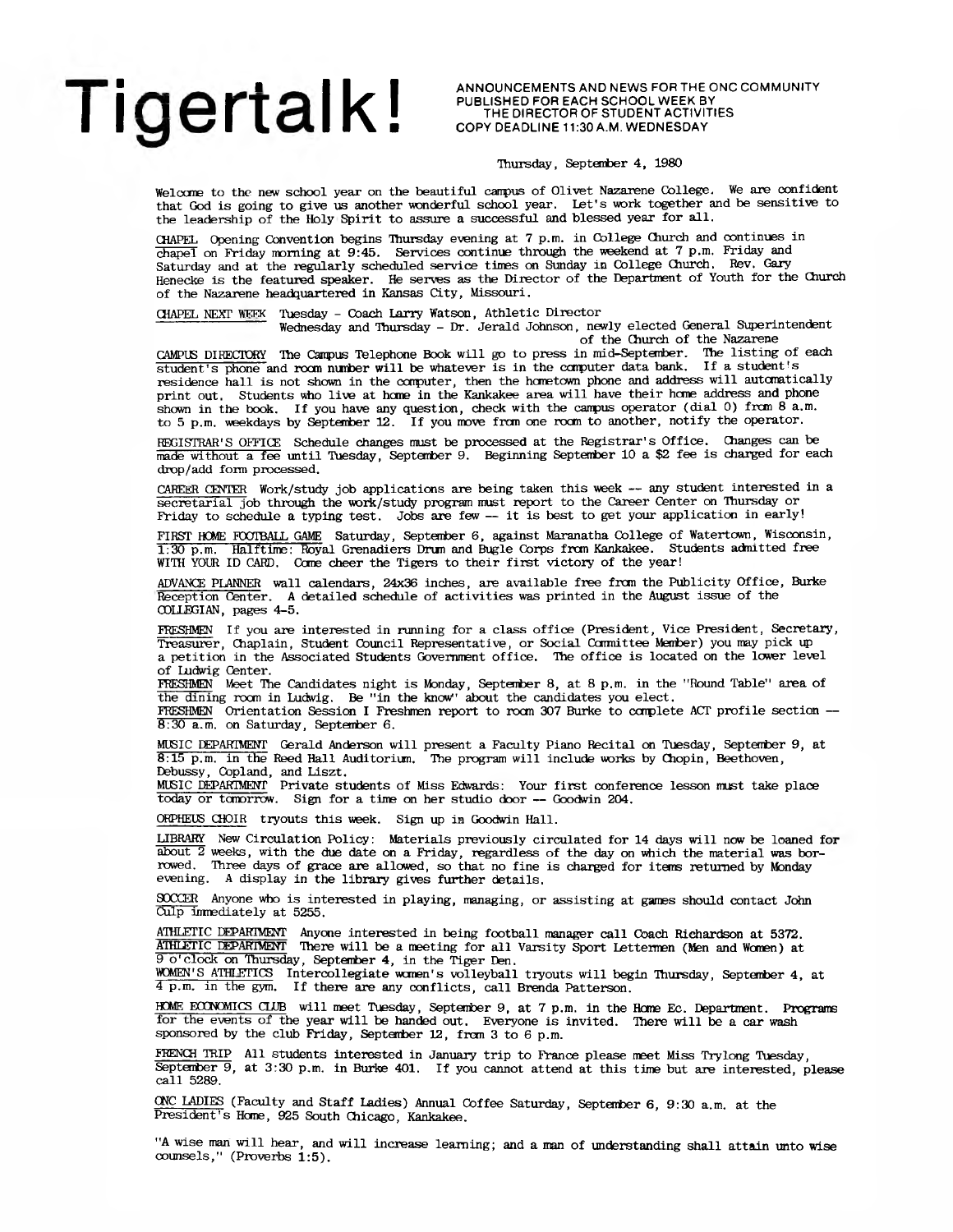ANNOUNCEMENTS AND NEWS FOR THE ONC COMMUNITY **P U B L IS H E D F O R E A C H S C H O O L W E E K BY T H E D IR E C T O R O F S T U D E N T A C T IV IT IE S C O P Y D E A D L IN E 11:30 A .M . W E D N E S D A Y**

#### Thursday, September 11, 1980

CHAPEL NEXT WEEK Spiritual Emphasis Week sponsored by Spiritual Life - Rev. Gerald Wood, pastor of the Flint, Michigan Central Church of the Nazarene

CAREER CENTER The Career Center is beginning a list of students interested in doing various types of work on an on-call basis. Please stop by the Career Center and leave your name and phone nurfoer if you are interested in any of the following: Odd jobs (maintenance, clean up, remodeling, lawn work, etc.), Typing, Babysitting, Off-canpus tutoring for Elementary and/or Secondary students. The Career Center receives many calls for workers — we want to assist our students and at the same time provide a service to the cormunity.

SCHOLARSHIPS FOR MINORITY MAJORS in the Earth Sciences. See Dr. Reams in Reed Hall of Science.

MUSIC DEPARTMENT Auditions are still open for percussionists in Concert Band. Call 5306. Rehearsals for present members and prospective members of Viking Male Chorus will be on Friday at 3 p.m. in Reed Auditorium.

Men's classring (1979) found in Goodwin Hall. Identify to claim at the secretary's office.

CIRCLE K Our first meeting will be Thursday, September 18, at 7 p.m.

ATHLETIC DEPARTMENT If you missed registration for intramurals, see Coach Newsome on Tuesday, Septenber 16, for volleyball, co-ed tennis, cross country, or seven man flag football.

SENIORS Anyone not receiving notification concerning Senior Picture appointments, please contact Slankenburg's Photography Studio as soon as possible to schedule for a photography sitting. Anyone who does not have a senior picture made will not appear in the 1981 AURORA (yearbook). Call 932-4117 by September 15 for your appointment if you were not notified by mall.

THE GLIMMERGLASS Your campus newspaper needs your help! If you're interested in writing, working on layout, or helping in any way, come to the GLIMMERGLASS office (Ludwig Basement) for an organizational meeting today, Thursday, September 11, at 4 p.m. Any questions, Call 5336.

PRAYER BAND There will be student services in the Kelley Prayer Chapel every Tuesday and Thursday from 6:30-7:15 p.m. The first service is tonight September 11.

OOTIF.GE CHURCH Fall Discipling Classes are beginning Monday, Septenber 15. They will be offered every Monday and Tuesday evenings at 6:30 p.m. and Wednesday evenings at 8:15 p.m. All interested students please contact College Church Office at 5312 or Mary Garten, Box 10, CNC.

TREBLE CLEF LADIES CHOIR There will be auditions today, Thursday, and Friday, Septenber 12. Please  $sign$  up in Goodwin Hall (main floor) for an audition time. The auditions will be on second floor in Miss Kensey's studio, rocm 205.

AUDITIONS for the Fall Honecaning Play, The Robe, will be TODAY and tanorrow, Thursday and Friday, September 11 and 12, from 3-5 p.m. at the TV studio in Benner Library. PARTS: for 13 men and 9 women plus many extras; POSITIONS: all staff and crew areas open including assistant director, stage manager, tech director, costumes, makeup, sets, lights and props. We have something for everyone! For more information, contact Mr. Vanciel at 5234.

CAR WASH sponsored by the Hone Economics Club Friday, Septenber 12, from 3-6 p.m. It will be in front of McClain Hall. Cost is \$1.00.

ATHLETIC DEPARTMENT There will be a meeting for all men interested in Varsity Wresting cm Friday morning, September 12, at 9:45 in the gymnasium upstairs classroom.

LIBRARY New Circulation policy: Materials previously circulated for 14 days will now be loaned for about 2 weeks, with the due date cm a Friday, regardless of the day **cm** which the material was borrowed. Three days of grace are allowed, so that no fine is charged for items returned by Monday evening. A display in the library gives further details.

NURSING DIVISICH Any Freshmen students considering Nursing as a major and who did not sign the divisional list during preregistration should come to Wisner and sign the list by Septenber 17.

THE CAMPUS TELEPHONE BOOK will go to press in mid-September. The listing of each student's phone and room number will be whatever is in the computer data bank. If a student's residence hall is not shown in the computer, then the hometown phone and address will automatically print out. Students who live at hone in the Kankakee area will have their heme address and phone shown in the college phone book. If you have any question, check with the canpus operator (dial 0) by Septenber 12. If you move from one room to another, call the operator from 8 a.m. to 5 p.m.

CASSETikS OF CHAPEL SERVICES will be available frcm the Publicity Office in Burke, main floor reception center. Usually there are two consecutive services on each C-90 cassette for only \$2.00, payable when you order.

THE KANKAKEE YMCA would like to announce a Special 2 for 1 Membership Sale. The Sale begins September 15 through September 30. This special pertains only to those who were not Y members before. You have to come with a part Giacchino at the Y if you have any questions (933-1741).

"But whoso hearkeneth unto me shall dwell safely, and shall be quiet from fear of evil," (Proverbs  $1:33$ ).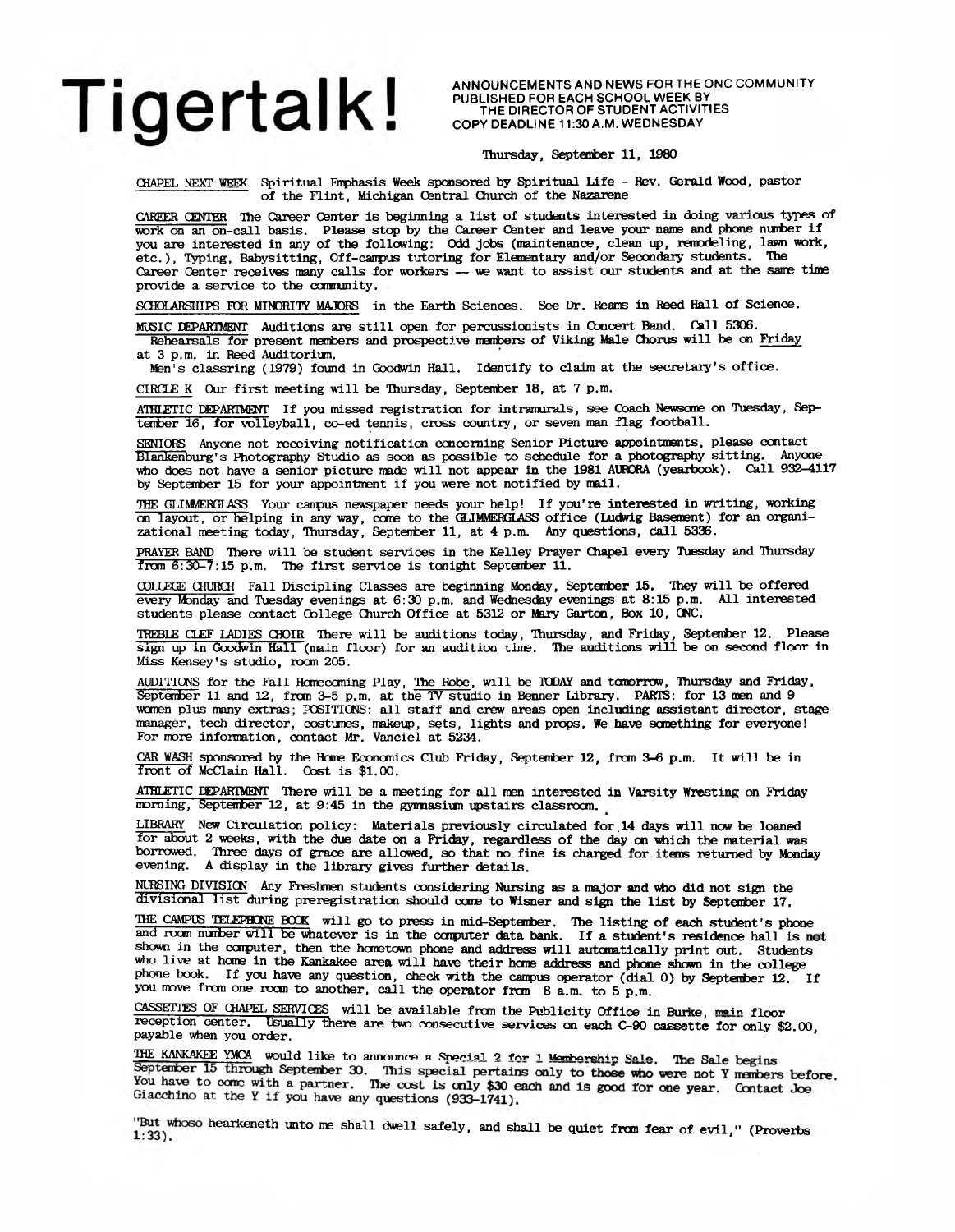# Tigertal K I AnnounceMents and News For The ONC COMMUNITY

**P U B L IS H E D F O R E A C H S C H O O L W E E K BY T H E D IR E C T O R O F S T U D E N T A C T IV IT IE S** COPY DEADLINE 11:30 A.M. WEDNESDAY

Thursday, September 18, 1980

NEXT WEEK'S CHAPEL Tuesday through Friday - REVIVAL - Rev. Charles Millhuff, Evangelist Mr. Pat Duncan, Song Evangelist

Let us pray that God will give us a wonderful time of spiritual renewal.

FACULTY PRAYER MEETING Friday, 9:45 a.m. in Kelley Prayer Chapel.

CUSTODIAL DEPARTMENT - HELP NEEDED Howe Hall - 1 girl, and a few other students for custodial help in the classroans. Work/study people only.

COUNSELING CENTER The Counseling Center is open from 8 to 12 noon and 1 to 5 p.m. for any student who feels a need to talk with someone about personal and confidential matters. There is no charge 'for students. Appointments with Dr. Flint and Dr. Sechrist may be made by calling the secretary at 5252.

LIBRARY New Circulation Policy: Materials previously circulated for 14 days will now be loaned for about 2 weeks, with the due date on a Friday, regardless of the day on which the material was borrowed. Three days of grace are allowed, so that no fine is charged for items returned by Monday evening. A display in the library gives further details.

CASSETTES OF CHAPEL SERVICES are available fran the Publicity Office in Burke, main floor reception center. Usually there are two consecutive services on each C-90 cassette for only \$2.00, payable when ordered.

ADVANCE PLANNER wall calendars, 24x36 inches, are available free fran the Publicity Office, Burke Reception Center. A detailed schedule of activities was printed in the August issue of the COLLEGIAN.

POST OFFICE If you have not been getting any mail and you did not sign in to confirm your need of a post office box, you should check with the Ludwig Post Office. If you have not signed in, your box has been closed. Your mail will be held for a short time and then forwarded if you do not sign in immediately.

ATHLffTIC DEPARTMENT The football game this Saturday will start at 3 p.m., not 1:30 as printed on the schedule.

WOMEN'S ATHLETICS There will be a meeting Friday morning at 9:45 for all women interested in playing intercollegiate softball in the upstairs' classroon in the gym.

NORTHEASTEKN INDIANA DISTRICT students will meet Monday, September 22, in the Kelley Prayer Chapel for a devotional and prayer time. Prof. Lottie Phillips will be the speaker.

EUROPEAN TOUR Preview of movies and slides of previous trips. Wisner 137, auditoriun, Thursday, tonight, at 8:30 p.m.

SENIORS If you would like a Senior T-shirt, they still can be ordered. However, you must contact Diane Gamble at 6871 (Box 763) or Linda Manville at 6784 (Box 1189) and give them a \$2 deposit (shirt is \$4 total) by Friday, September 26.

CAREER CENTER It is not too early for Seniors to begin work on a "Credential file." Many have already! December grads should call the Career Center irnnediately to set up an appointment.

PRAYER BAND is tonight at 6:30 in Kelley Prayer Chapel. However, services will not be conducted next week during revival. Services will resume Tuesday, September 30. Looking forward to seeing all of you at revival!

BUSINESS CLUB Our first meeting of the semester will be Monday, September 22, at 9:30 a.m. in Wisner Auditori un. Sour speaker will be Mr. Mike Piper who is presently an Investment Broker for Shearson Loeb Rhodes. The attendance fee is 50¢ and if you are a member there is no charge. If you have questions about membership, call Dorothy Heise at 6640 or Bruce Durbin at 6228.

GENERAL EDUCATION REVISION The Academic Affairs Gorrmittee is holding open hearings on the revision of the General Education Program. All students are urged to attend Thursday, September 25, fran 2:30-3:30 in the E. W. Martin Board Room. See your advisor if you wish to preview the revised General Education Program.

Faculty hearings for the suggested revision for the General Education Program will be Wednesday, September 24, from 2:00-3:20 and Thursday, September 25, fran 3:30-5:00 in the E. W. Martin Board Rocm.

SKI CLUB It's the time of year again to think about the caning of winter and the start of another ski season. We are foming the ski club with the idea of taking a trip to Colorado this year and to local ski resorts for one-day trips on weekends. We are having our first meeting tonight at 9 p.m. in McClain lounge. If you are interested and unable to attend, contact Richard Shook at 939-5360 for further details.

"My son, if thou wilt receive my words, and hide my commandments with thee; So that thou incline thine ear unto wisdom, and apply thine heart to understanding; Yea, if thou criest after knowledge, and liftest up thy voice for understanding; If thou seekest her as silver, and searchest for her as for hid treasures; Then shalt thou understand the fear of the Lord, and find the knowledge of God," (Proverbs 2:1-5).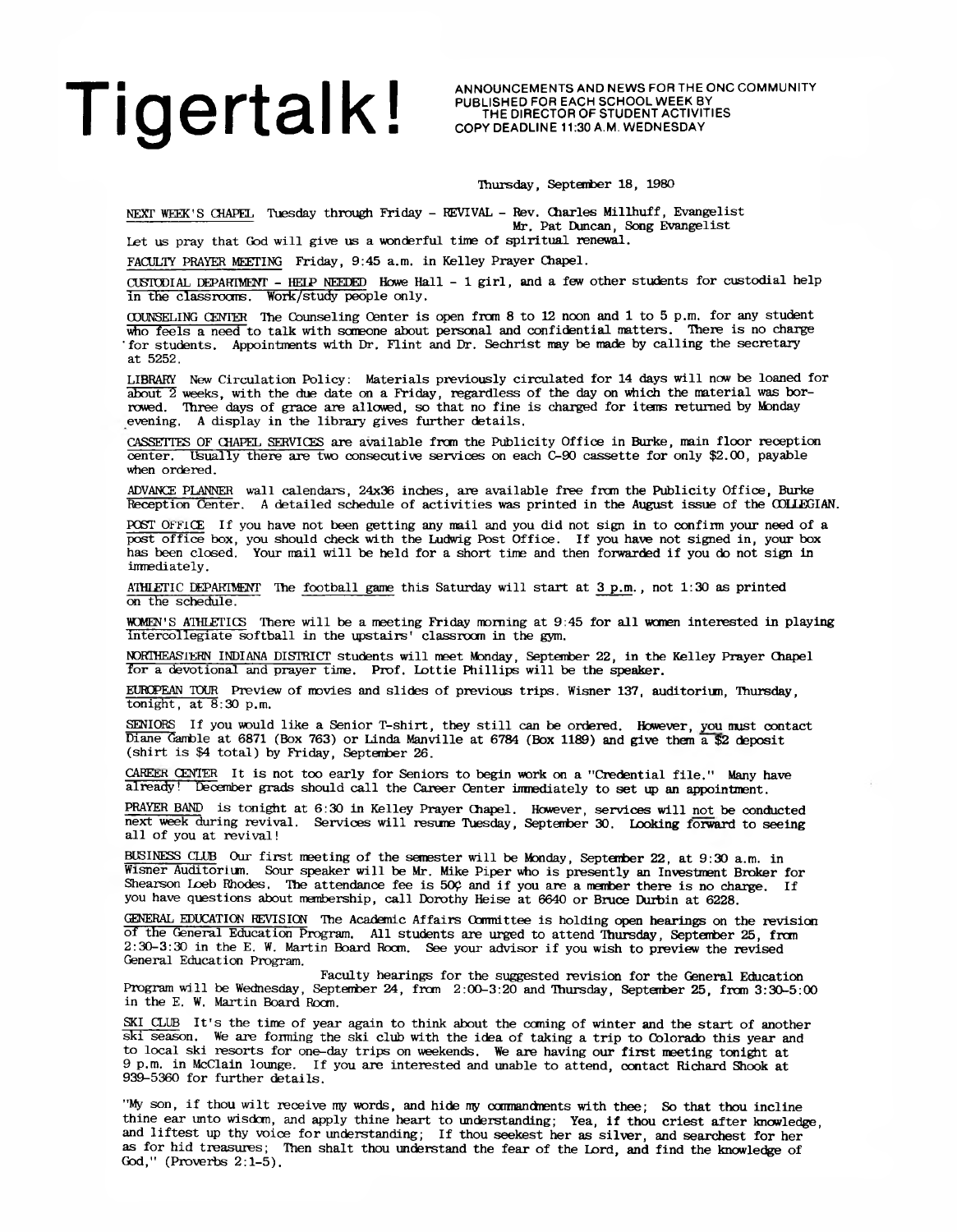### Tige **Proper Struggler A N ANNOUNCE ME AND NEWS FOR THE ONC COMMUNITY**<br>
THE DIRECTOR OF STUDENT ACTIVITIES

**P U B L IS H E D F O R E A C H S C H O O L W E E K BY T H E D IR E C T O R O F S T U D E N T A C T IV IT IE S COPY DEADLINE 11:30 A.M. WEDNESDAY** 

Thursday, Septenber 25, 1980

CHAPEL NEXT WEEK Tuesday - Rev. Neil Strait, District Superintendent of the Michigan District Wednesday - Student Testimonies

Thursday - Dr. Leslie Parrott and Dr. Bruce Taylor, District Superintendent of the Northeastern Indiana District.

FATHER-SON WEEKEND this weekend sponsored by M.R.A. Activities include:

Friday night: Revival Service; 9:30 - Gym reserved and planetarium shows. Saturday:  $9:30$  a.m. Brunch  $(\$3,50$  & 3.00 members);  $11:00$  - planetarium show;  $1:30$  - Football game; 4:30 - Banquet (\$6.00 & 5.00 members); 7:00 - Revival; 9:30 - Film "Set Free" (50¢ & 25¢ members) Sunday: 8:45 a.m. - Early Revival Service; 9:45 - Sunday school; 10:50 - Second Revival Service. Stop at the booth in Ludwig Center foyer during lunch and dinner to make reservations.

PRAYER BAND services resume Tuesday, September 30, in the Kelley Prayer Chapel from 6:30 - 7:15. Girls, it's Twirp Week - - take a date to Prayer Band!

REGISTRAR'S OFFICE The final day to drop Block I courses is October 3.

OFF-CAMPUS STUDENTS may pick 14) campus directories after Monday, September 29, at the Information Desk in Ludwig Center by showing student I.D.'s and signing.

GENERAL EDUCATION REVISION The Academic Affairs Comnittee is holding open hearings cm the revision of the General Education Program. All students are urged to attend Thursday, September 25, frcm 2:30-3:30 in the E. W. Martin Board Room. See your advisor if you wish to preview the revised Faculty hearings for the suggested revision for the General Education Program will be also be today from 3:30-5:00 in the E. W. Martin Board Room.

N.W. ILLINOIS STUDENTS There will be a time of fellowship for students from the Northwestern Illinois District with your District Superintendent, Dr. Floyd Pounds, and his wife. It will be on Monday, September 29, from 9-11 a.m. in the northwest section of the dining room.

N.E. INDIANA DISTRICT STUDENTS will meet Monday, Septenber 29, at 8 p.m. in Kelley Prayer Chapel. The guests will be Bob Thomas and Geron Vantine. See you there.

SENIORS Smile! Your last chance to have your senior portrait appear in the 1981 AURORA is Monday, September 29. If you have not had your Senior portrait taken, PLEASE call Blankenburg's Photography Studio at 932-4117 to set up your appointment! All photos should be scheduled for Monday, September 29, so call as soon as possible to get your appointment.

FACULTY, STAFF, AND ADMINISTRATORS We want to shoot your pictures for the 1981 AURORA. Beginning Monday, the AURORA office will be opened at the following times:  $M, W, F - 1:15-3:30$  and T, Th -12:15-3:30. Appropriate attire is requested — so ccme on down and smile for us.

SENIORS Today and tomorrow are the last 2 days to order Senior T-shirts. You must contact Diane Gamble at 6871 (Box 763) or Linda Manville at 6784 (Box 1189) and give them a \$2 deposit. (Shirt is \$4 total.)

ATHLETIC DEPARTMENT There is a Varsity Club meeting October 1 at 9 a.m. in the Tiger Den. Any questions, contact Doug Bricker (6259) or Janae Slimbarski (6304).

ANYONE INTERESTED IN A CAREER IN LAW will want to hear Thomas Judd (CNC's lawyer) speak on "The Field of Law and Hew to Prepare for It." He will be speaking Tuesday, September 30, in Conference Room A in Ludwig. Presented by Pre-Law Club.

VIKING MALE CHORUS We need tuxedos for new Viking members. Please contact Michael Garriott, Glenn Oliver, or Prof. Noble if you desire to sell your tux.

MARCHING BAND SEMINAR sponsored by M.E.N.C. this Saturday at 11:45 a.m. on Ward Field. Bob Stilas, director of Beldine High School Marching Band, Belding, Michigan, will be giving us various information on technique. Come with questions.

SKI CLUB There will be a meeting Monday night at 9:00 in McClain Lounge. This meeting will be elect club officers and decide on revenue projects for the ski trip. If you missed the last meeting, be sure to attend this very important meeting. For further information, contact Richard Shook at 5360 or write Box 187.

PROFESSIONAL MIME PRESENTATION Thursday, October 2 in Chalfant Hall at 8 p.m. (\$1.50 for WRA menbers, \$2.00 for non-members). Mime Workshop for anyone interested in learning about the art of Mime -Conference Rooms A & B in Ludwig October 2 at 3:30 p.m. (free).

PIE SOCIAL October  $3 - 8$  p.m. in the dining room. Cost -  $50\%$ , pie will be served. Bid on your favorite "pie," (5 freshman girls & 1 guy fran each class). Complimentary dinner for you and your pie." Also, there will be a pie baking contest which will be judged at the beginning of the social. Sign up at the Information Desk in Ludwig (categories - cream or fruit).

CHAPEL SERVICES are broadcast on Olivet's radio station, WK0C, at 88.3 FM each evening there is a chapel service beginning at 8:30 p.m.

GAMES heme and away, will be televised each Saturday night cm Kankakee Cable Channel 8. The videotaping is being done by Dr. Ray Moore and the CNC Media Center staff, and sponsored by several Kankakee business firms.

"The Lord giveth wisdom: out of his mouth cometh knowledge and understanding. He layeth up sound wisdom for the righteous: he is a buckler to them that walk uprightly. He keepeth the paths of judgment, and preserveth the way of his saints, (Proverbs 2:6-8).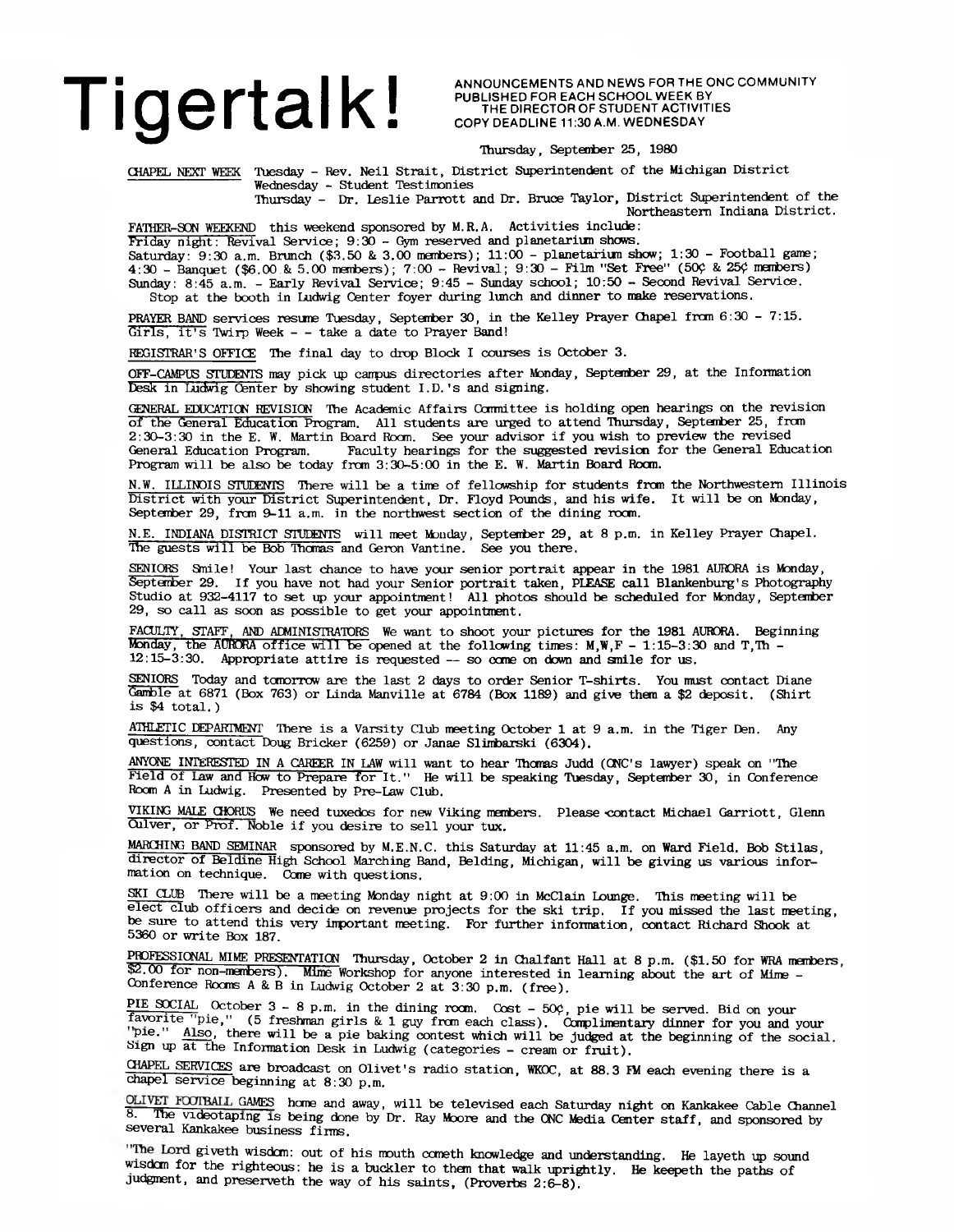# Tigertal KI ANNOUNCEMENTS AND NEWS FOR THE ONC COMMUNITY

PUBLISHED FOR EACH SCHOOL WEEK BY THE DIRECTOR OF STUDENT ACTIVITIES COPY DEADLINE 11:30 A.M. WEDNESDAY

Thursday, October 2, 1980

NEXT WEEK'S CHAPEL Tuesday - Lois Stanard, Spiritual Life, Inner-city Challenge Wednesday - Mike Estep, Fall Festival of Youth in Mission Thursday - Rev. Bill Boggs, Youth in Mission, Department of Youth, Church of

the Nazarene, Kansas City

CAMPUS DIRECTORY The Ludwig Information Desk phone numbers are 5207 and 6467, not 5555 as listed In the directory. Also, change Stephen Vanciel's number to 5234.

Off-canpus students may get their copy of the directory at Ludwig Information Desk by presenting your I.D. card. Copies have already been distributed in the residence halls.

To report any corrections or changes, call the canpus operator during office hours.

FACULTY PRAYER MEKTING Friday at 9:45 a.m. in Kelley Prayer Chapel.

ADMINISTRATORS, FACULTY & STAFF Please cane to the AUBDRA office (lower level of Ludwig Center) to have your portrait taken for the yearbook. We are proud of the CNC administraors, faculty, and staff and would appreciate your cooperation as we attenpt to make your section of the yearbook as corplete as possible. We will be taking pictures for the rest of this week frcm 12:15-3:15 today and 1:15 to 3:15 Friday. No appointment necessary — just cane in and smile!

FINANCIAL AIDS OFFICE Guaranteed Student Loans for Studies Abroad (January session). Before any Guaranteed Student Loan money will be released, the student's account must be paid in full for the fall semester. No exceptions will be made to this rule.

CAREER CENTER Wednesday, October 8, the Dean of the Graduate School of the University of Tulsa will be on campus to talk with interested students. The University of Tulsa offers programs in many diversified areas. Feel free to stop by Burke Rm. 207 between the hours of 8:30 and 10:30 a.m. to talk with Dean Soltcw.

On Thursday, October 16, a representative of the Wheaton'College Graduate School will be visiting Olivet to talk with prospective students. A table will be set up in Ludwig where students may receive information about this Christian graduate school. The special areas of interest are: religion and philosophy, psychology, sociology, Biblical literature, communications, Christian education, English, Greek, and history. Students should schedule appointments with the representative by contacting the Career Center (Burke 031) or call 5243.

The U.S. Civil Service Commission has announced that applications are now being accepted for the PACE Federal Examination. To take the test you must be completing a bachelor's degree and apply before October 17, 1980. Contact the Career Center for more details.

JANUARY TRIP TO FRANCE We still have space for students on our Foreign Travel Seminar to France, Switzerland, Germany, and Belgiun. Contact Ms. Trylong (5289) for more information.

LE CERCLE FRANCAIS Anyone interested in participating in a French conversation group meet at 3:00 next Wednesday, October 8, in Burke 402. If you cannot attend but are interested, please call Ms. Trylong at 5289.

BUSINESS CLUB Anyone who is still interested in becaning a member, please get your dues to Bruce Durbin, phone 6228, as soon as possible. We have many activities planned and as a Business student, you will want to becane actively involved.

MINISTERIAL FELLOWSHIP will be meeting Monday, October 6 , at 9:45 a.m. in Burke 208. Our special guest will be I)r. E. W. Martin. All Fellowship members try to be present!

HOME EC CLUB MEMBERS If you are interested in modeling or having a garment modeled for the Hcmeoaning Style Show, pick up an entry form in the Home Ec. Department. Entry forms must be completed and sent to Jody Conable, box 518, by October 6.

REVIVAL services are over, but now what? We are told in Acts that the disciples were continuously in the tenple glorifying God through prayer and praise. Ccme be a part of the same frcm 9:30-12:30 on Friday nights in Kelley Prayer Chapel. Any questions, call 6518 for Dave.

WOMEN'S ATHLETICS Anyone interested in women's varsity basketball who did not attend the meeting Monday, see Mrs.-Doenges.

There will be a meeting Friday at 9:45 a.m. in the upstairs' classroom of the gym for all those interested in playing inter-collegiate softball.

ATHLETIC DEPARTMENT Managers of co-ed volleyball team will have a short meeting at 9:45 a.m. Friday in the gym.

All men who wish to play Varsity Baseball next spring (who did not play last year) should see Coach Newsome before next Wednesday.

Cb-ed volleyball begins Monday. There is still roan for team if you hurry. Next matches will be tonight (Thursday). Games times are 7:30, 8:30, and 9:30.

Due to the lack of interest, there will be no flag football (only 3 teams), wanen's volleyball (only 1 team), men's volleyball (no teams), and women's softball (only 1 team).

FOUND A butterfly stick pin. Identify at Information Desk in Ludwig to claim.

ANY SENIOR interested in going on the senior class trip to St. Louis during spring semester, sign up at the information desk in Ludwig. Signing 15) will not obligate you but assures you of receiving any additional information on the trip.

"My son, forget not my law; but let thine heart keep my commandments: For length of days, and long life, and peace, shall they add to thee," (Proverbs 3:1&2).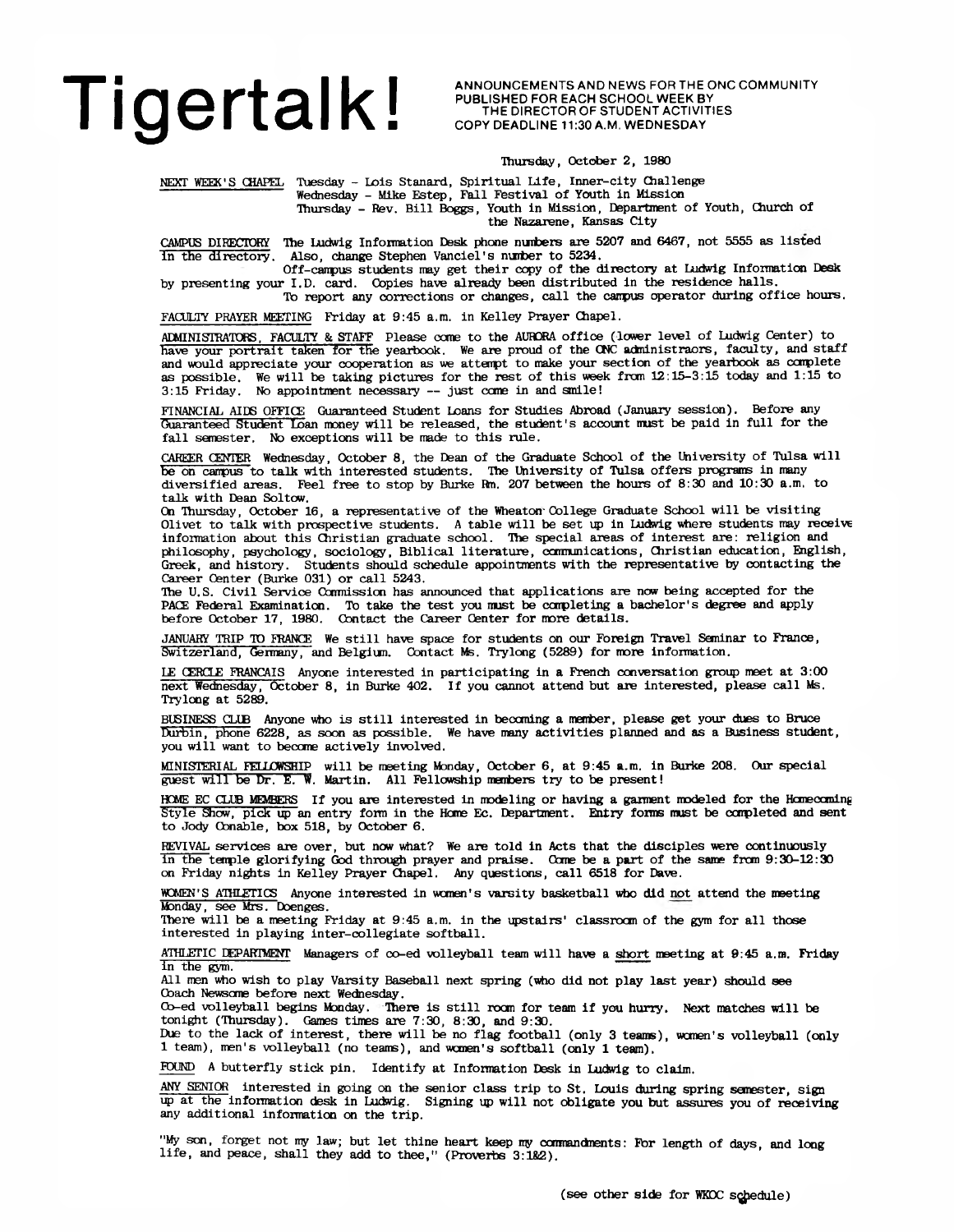#### OLIVET NAZARENE COLLEGE

#### "ON THE **AIR"**

#### **WKDC-FM**

**Monday-Friday 2s03pm Pause For Good News 2:07pm Relax With Music** *31***55pm Guide Lines U:00pm Traveling Music \$sl5pm Psychology For Living 5:30pm Dinner Hour Music 6:30pm Music For Inspiration 6:55pm Family Forum 7:00pm Music For Inspiration 8:25pm Sounds of The Times 8:30pm Music For Inspiration 9:00pm Star Date 9:05pm Contemporary Sacred Sounds 11:55pm Devotional**

**Saturday 12:33pm Music For a Marching Band 1:15pm Pre-game Show 1:30pm Olivet Football Ifc: 00pm Post-game Show li:l5pm Music For a Marching Band U :30pm Man and Molecules U:ii5pm Traveling Music 5:15pm Out Doors in Illinois 5:30pm Dinner Hour Music 6:25pm Space Story 6:30pm Music For Inspiration 7:55pm Sounds of The Times 8:00pm O.N.C. Concert Hall 9:00pm Star Date 9:05pm Contemporary Sacred Sounds 11:55pm Devotional**

#### Sunday

7:02am **Sunday Morning Hy» Time 7:30m Childrens Bible Hour 8:00am Sunday Morning Hymn Time 8:30mm Light and Life Hour 9:00an Sunday Morning Hymn Time 9:30am Luteran Hour 10x00am Sunday Morning Hymn Time 10:30ctn Music From Olivet 10\*50am College Church Service 12:00mn Family Music Hour 1:00pm Music For a Sunday Afternoon 1:15pm Showers of Blessing 1:30pm Joy ftOOpm O.N,C. Concert Hall U\*00pm Christian Brotherhood Hour l\*!30pm Echoes From Olivet 5:00pm Wesleyan Hour 5:30pm Music For Meditation 6:00pm College Church Service 7:00pm Evening Sohg 75 30pm Focus On The Family 8:00pm Unshackled** 8**:**30**pm Songs In The Night 9J00pm Devotional**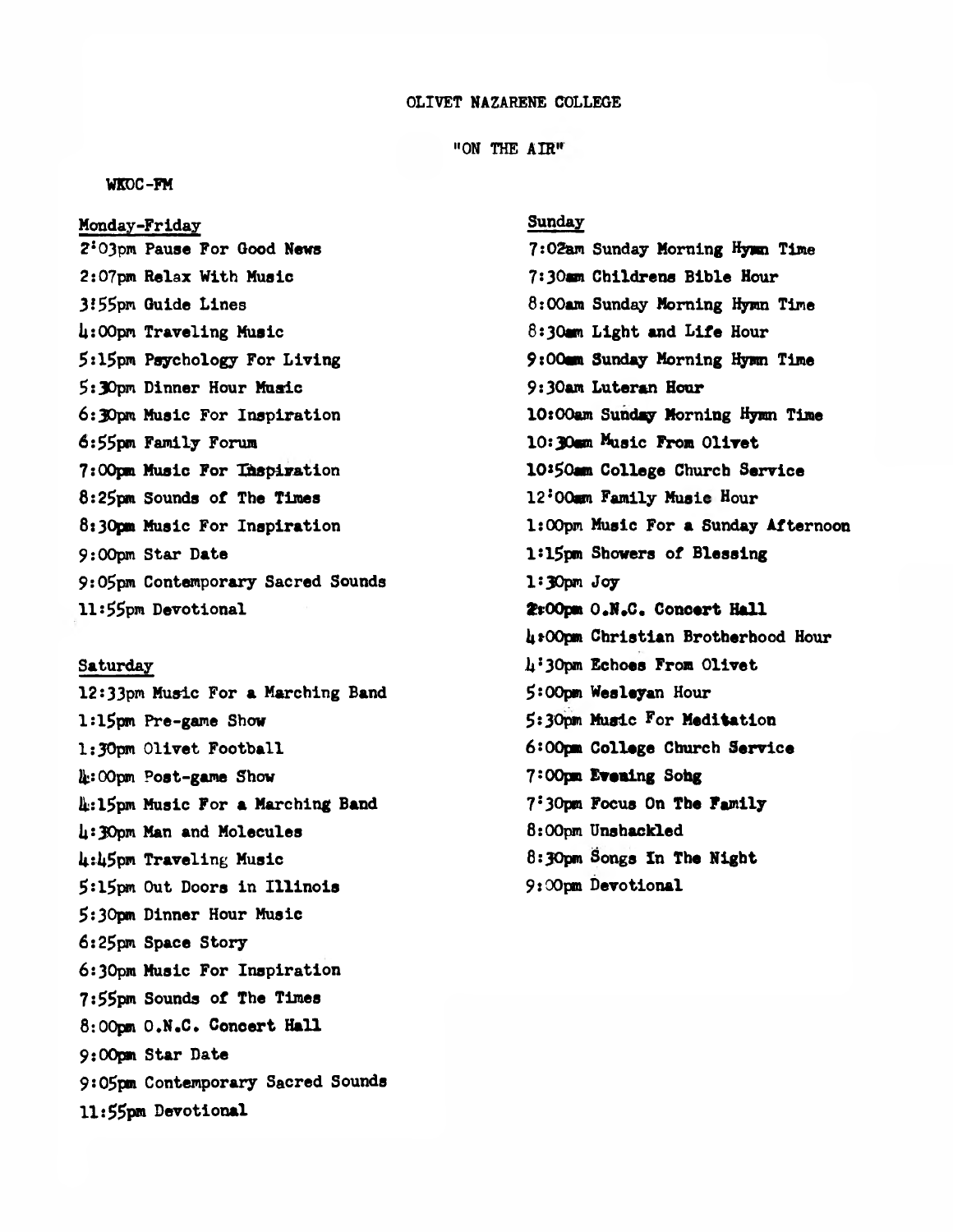# Tige readline 11:30 AMNOUNCEMENTS AND NEWS FOR THE ONC COMMUNITY

PUBLISHED FOR EACH SCHOOL WEEK BY THE DIRECTOR OF STUDENT ACTIVITIES COPY DEADLINE 11:30 A.M. WEDNESDAY **Thursday, October 16, 1980**

NEXT WEEK'S CHAPEL Tuesday and Wednesday - Rev. Phil Riley, District Superintendent, Dakota District Thursday - Rev. Ted R. Lee, Dean of Students

CHAPEL SCHEDULE FOR HOMECOMING WEEK MONDAY through Wednesday, November 3-5 - Harry Dickerson Chapel Series with Dr. Leslie Parrott speaking and Miss Lillie Knauls singing

Thursday, November 6 - no chapel Friday, Novanber 7 - Great Honecoming Chapel featuring Ovid Young and Stephen Nielson

CNC PHONEBOOK The Ludwig Center Information Desk phone number is now 5207. Last year it was 6466,<br>and we asked Illinois Bell for the number 5555. They assured us we could use that as the phone<br>book went to press. However, change this under both "Information" and Ludwig Center" in your copy.

Off-campus students may pick up their copies of the directory at the Information Desk in Ludwig Center by showing the I.D. and signing for your their copy.

FINANCIAL AIDS INFORMATION CENTER will be set up in Ludwig Foyer every Thursday morning from 10:30-1:30 p.m. Stop by with your questions concerning Financial Aids.

IECEMBER GRADUATES Check the grad list in the Registrar's Office to see if your name is on the list,<br>the information is correct and your cap and gown is ordered. TAKE CARE OF THIS RIGHT AWAY!

TUTORING in a specific area is available to you at 60? an hour. For further information, contact Prof. Irving Kranich at 5349 or stop by Burke 006.

FOOTBALL GAME at DePauw University this Saturday is at 1:30, not 2:00 p.m.

B..I. THOMAS CONCERT November 20 at 8 p.m. in Qialfant Hall. Tickets sold at Ludwig - \$7 & \$6.50 for reserved and \$6.00 for general adnission.

ORPHEUS VARIETY SHOW October 22 & 23 - 8:30 p.m. in Chalfant Hall. Admission - \$1.00.

JUNIORS AND SENIORS The Resume Seminar will be held tonight in Reed Auditorium from 7-9:30. There<br>will be special speakers in the areas of Marketing, Management, Accounting, Finance, and Secretarial.<br>Rev. Frank Garton will resume. The charge is 500 for non-business club members.

LE CERCLE FRANÇAIS The first meeting will be Monday, October 20, at 6 p.m. in Room 121 of the library. This conversation group is open to any 2nd year French student at Olivet or to students<br>with two or more years of high school French. Nous esperons vous voir!

FTfTURE PARSCMAGE WIVES (For wives of all students going into seme type of Christian ministry) October 20 at 7 p.m. in Conference Room A in Ludwig Center.

MRA HAYRIDE Friday night at 8 p.m. Purchase tickets in Ludvig now through Friday supper. Members: Single \$2.50 Cbuple \$4.50 Non-meribers: Single \$3.00 Cbuple \$5.50

CONG SHOW This Saturday night at 8:00 sponsored by the Sophomore Class. To audition for this event, come tonight to Conference Rooms A & B in Ludwig between 7 and 10. In addition to the first, second, and third prize troph

FRESHMEN An opportunity to get involved — tonight at an organizational meeting for all freshmen who wish to get involved in constructing the class float. The meeting is in Wisner Auditorivm at 7:30 p.m.

LIBRARY Noise in Benner Library. The Library Staff is concerned about the noise level; are you? Library privileges are being abused by some students so study and research cannot be carried on the way it should be due to loud conversation. This abuse is destroying opportunities for many. If you are concerned, report noise to the librarian on duty. If you are a concerned Senior or Junior and want to help stop these violations, sign up today at the Ludwig Information Center. For more information, see sign-up sheet

MINISTERIAL FELLOWSHIP PREACHERS' SEMINAR ''Excellence in the Pulpit'' is Saturday, October 18,<br>8-11 a.m. In the E. W. Martin Board Room in Burke. All Life-Song Ministries and PSM preachers must<br>attend in order to qualify

"A HAUNTED WAREHOUSE" Sponsored by the Junior Class on October 25 at either 6 or 10 p.m. The cost<br>is \$1,50; this includes the house, film, and refreshments. Tickets will go on sale Monday, the 20th,<br>in Ludwig. Don't forget will also be shewn on October 25 .

ALL JUNIORS Workers needed for the Haunted House. For more information, contact Juli Crabtree (6896), Rhonda Knew (6896) or Steve Beatty (6279).

ATHLETIC l&PAKIMENT Intercollegiate women's basketball tryouts today at 3:30 p.m. Anyone interested in officiating intramural football, see Coach Newscme.

MCMEH'S ATHLETICS There will be a retreat this weekend for all wanen interoollegiate players and any prospective softball and basketball players. If you plan to attend, contact Janae Slimbarski<br>(6304) or Karen Hermiz (6922). There will be a brief meeting Friday at 9:45 a.m. for all those<br>attending the retreat in the u

CAKKER CENTER Job opening for student on work/study. Contact Career Center if interested.

BILL GUIHARD'S Institute in Basic Youth Conflicts December 1-6 - Cost \$35. Must be registered by<br>Uctober 20. Contact Dave Taylor (6473, Box 1729) or Lois Stanard (6653, Box 28).

FACULTY PRAYER MEETING Friday at 9:45 a.m. in Kelley Prayer Chapel.

FACULIT & STAFF To celebrate the football game victory on October 25, attend the game followed by a chili supper. Notify Bill Foote by October 21 if you will attend (5282 or Box 76).

nCME EC. CLUB will meet Friday at 9:30 a.m. in the Home Ec. Department concerning the current<br>stationery sales and the Homecoming Style Show. Please attend.

N.E. IND. STUDENTS October 20 in Kelley Prayer Chapel at 8p.m. Prof. Lottie Phillips & Pam Needler.

WATCH FOR THE PUMPKINS Business Club will be selling them next week.

TRUMAN SCHOLARSHIP NOMINEE(s) If you will be a full-time junior-level student during this school year, you may qualify for nomination for a **Trunan Scholarship (to a maximum of \$5,000 annually for**<br>up to four years). See Prof. Gene Shea, Burke 314, before October 24 if you are interested and mee nor more than 80, credit hours; (b) have a 4PA of at least 3.00 and be in the upper fourth of your<br>class; (c) he = 1, S, citizen; and (d) have selected an undergraduate field of study that will new.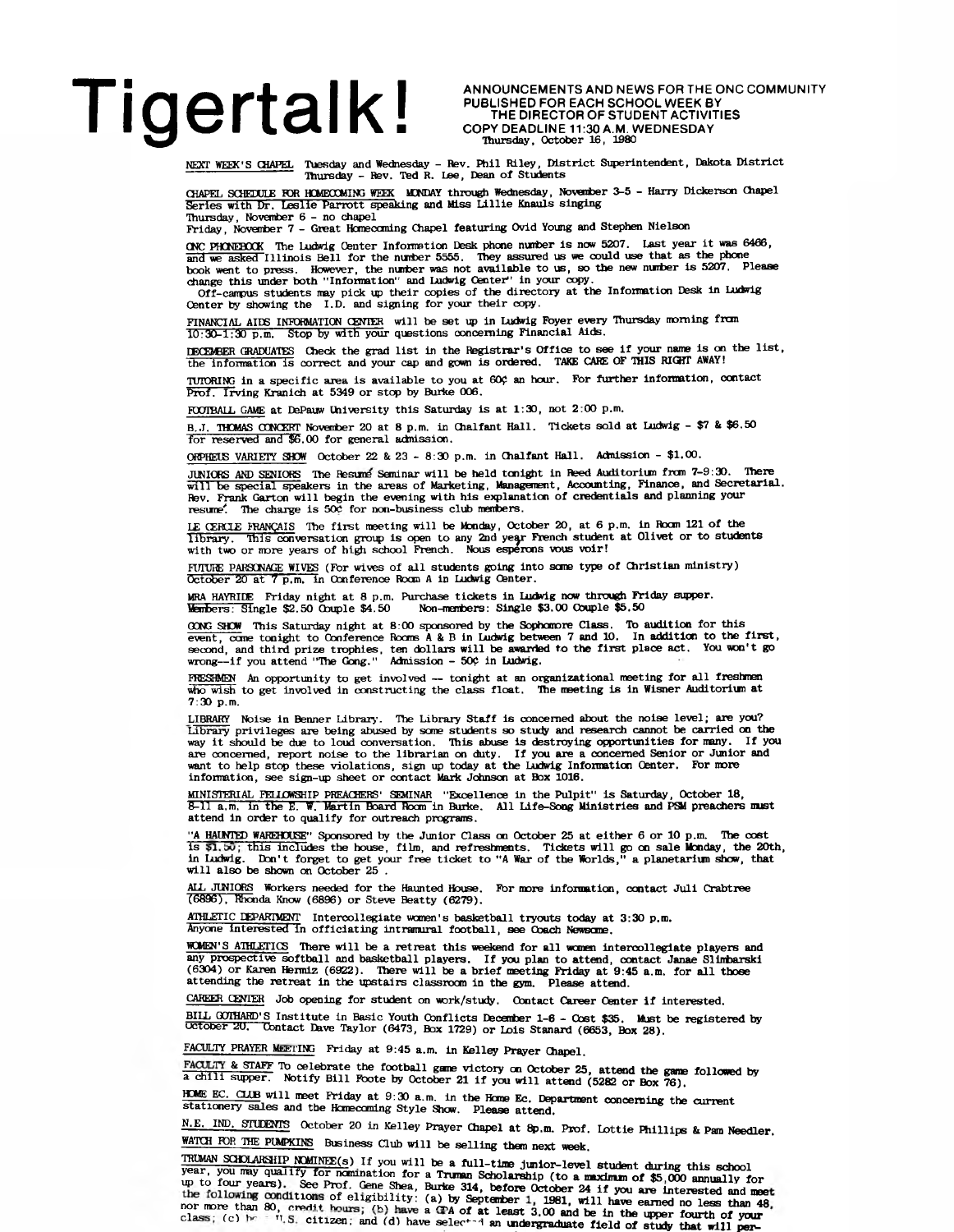ANNOUNCEMENTS AND NEWS FOR THE ONC COMMUNITY PUBLISHED FOR EACH SCHOOL WEEK BY THE DIRECTOR OF STUDENT ACTIVITIES COPY DEADLINE 11:30 A.M. WEDNESDAY

Indianapolis, Indiana

#### Thursday, October 23, 1980

NEXT WEEK'S CHAPEL Tuesday and Wednesday - *B&f.* Bill Griffin, pastor, First Church of the Nazarene,

Thursday - Dr. Harlow Mopkins - Music Program

REGISTRAR The last day to drop regular length fall classes is Friday, (November 7). All changes in<br>schedule must be processed in the Registrar's office to be official.

PRAYER BAND Prof. Harvey Collins will be **No. Prayer Band Tuesday, October 28, to explain the symbolism** of the mural in the Prayer Chape*x* which he peatited. Thursday, October 30, WRA will be conducting of the manal in the ringer band service. Plan<sub>/to</sub> attend both services!!

CONCERT BAND AND STAGE BAND FALL PROGRAM This Friday, October 24, at 8 p.m. in Chalfant. Free.

G.R.E. REGISTRATICN Graduate students or seniors who are planning to meet a graduate school adnission or candidacy deadline for submitting G.R.E. Aptitude and/or Advanced Test(s) scores can acquire a registration packet at the Education Office in the Administration Building. Olivet is one of the regional testing centers for the Decenfaer 13 1980 examination date. Noventoer 7, 1980 is the last postmark date for registration without the  $$5.00$  late fee. November 18, 1980 is the last postmark date for E.T.S. to assure registration for the above test date. If you have a question, call 5232.

NURSING CAREER DAYS Monday, October 27, 1980, in Wisner Hall of Nursing from 10 a.m. to 3 p.m. Recruiters nationwide will be represented to discuss career opportunities in nursing with you.

HOMECOMING TICKETS are on sale now in the Alumni Office from 8 a.m. to 5 p.m. Monday through Friday.

DIRECTORY CHANGE Ludwig Center Information Desk is new 5207.

NEED A TUTOR? Contact Prof. Irving Kranich (5349, Burke 006). The cost is low - 60¢ an hour.

rF.CF.MHER GRADS Check the grad list in the Registrar's Office to see if your name is on the list, the information is correct, and your cap and gewn is ordered. TAKE CARE OF THIS RldfT AWAY.

FINANCIAL AIDS INPDRMATICM CENTER in Ludwig Center every Thursday frcm 10:30-1:30.

FACULTY PRAYER MEETING Friday in Kelley Prayer Chapel at 9:45 a.m.

CANADIAN STUDENTS Please call Mrs. Ivor Newsham at 939-3777 before Saturday, October 25. This is in regard to the traditional Canadian Thanksgiving dinner.

CAREER CENTER Seniors have already started their professional files. If you are a senior and have not started your file, stop in today and make an appointment at the Career Center.

Oak Brook Career Day is this Friday, October 24, at North Central College in Naperville beginning at 9 a.m. This is for Decentoer and Spring graduates. For information, cane to the Career Center or call 5243. If you can drive and have rocoi for others, please call the Career Center.

ENGAGED COUPIES Announce your engagement in the GLIMMERGLASS. Send names, hometowns, and any Interesting details to Box 24 or hring information to the GUIMERGIASS office in Ludwig lower level.

SOPHOMORE CLASS MEETING tonight at 7:30 p.m. in Conference Rooms A & B in Ludwig.

NORTHEASTERN INDIANA STUDEOTS will meet in Kelley Prayer Chapel Monday, October 27, at 8 p.m. Prof. Lottie Phillips will be the guest speaker and Pam Needier and Robin Armstrong sing. See you there.

DCNUT LEWTICNAL Sponsored by WRA on Saturday, October 25, at 10 a.m. in Williams Lounge. The cost is 25£ There will be inspirational thoughts by Dr. Witthoff, and Donna Dikeman will §ing. Join us.

CAREER CENTER Ken Hawkins, an alumnus and principal of the Nazarene Christian School in Huntington Park, CA, will be on canpus Homecoming weekend. He will be available to interview prospective teachers (K-12) for the school on Thursday afternoon, November 6. Non-educational students are also

welcome to interview. Contact the Career Center to set up your appointment! Attention College Departments: There are a mirber of students who are on Work/Study looking for jobs. If you have an opening in your department or office, please call the Career Center.

ATHLETIC DEPARTMENT All girls planning to go out for intercollegiate softball are to come to a meet-

ing in the gym at 9:45 on Monday. Be sure to bring all candy ncney to the meeting. Baseball camp tryouts today in LeVasseur Park weather permitting: 0utfield-12-l:30 Infield-1:30-3.

TNTRAMURALS taking basketball rosters Class A, B, and C now through November 15.

LIBRARY Manny Chavier is now cm staff of Benner Library to help provide an atmosphere conducive to study and research and will speak with the authority of the Library Staff. If a second warning is given to the same person the result can be expulsion from the library with a reccmendation to the Dean of Students that stronger measures are taken. Socializing is out of place is the library.

FRESHMEN See a class officer or representative to help decorate for the Halloween Party or float.

PRESIDENTIAL ELECTION POLL this Friday, noon to 6 p.m. for students, faculty, and staff in Ludwig foyer. Students must present I.D. to participate.

COLLEGE SENIOR SUNDAY SCHOOL CLASS will have Ovid Young as guest speaker and performer on Sunday, October 26, in Kelley Prayer Chapel.

FOUND Man's watch on 4th floor Burke. Identify to claim at the secretary's office.

Two men's sweaters in 3rd floor Burke classrooms. Claim at secretary's office, 3rd floor.

HJMPKINS will be sold by the Business Club starting this Friday for \$1. Also a contest for puipking carving - 1st prize \$10.

CHAPEL FOR HOMECOMING WEEK is Monday, Tuesday, Wednesday, NOT THURSDAY, but again on Friday. "TRUST IN THE LORD WITH ALL THINE HEART: AND LEAN NOT UNTO THINE OWN UNDERSTANDING. IN ALL THY WAYS ACKNOWLEDGE HIM, AND HE SHALL DIRECT THY PATHS" (Proverbs 3:5&6).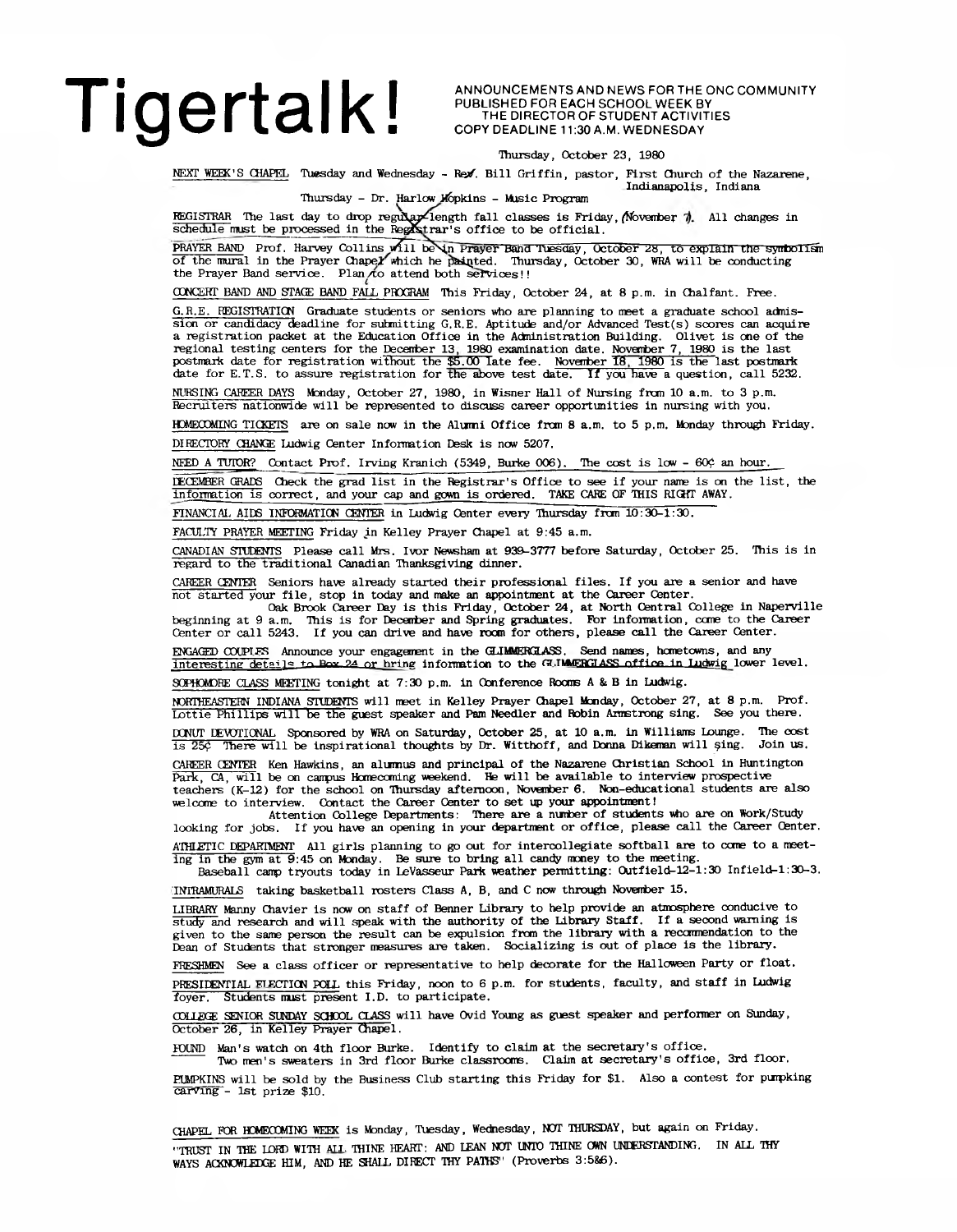### Tigertal K ANNOUNCEMENTS AND NEWS FOR THE ONC COMMUNITY

PUBLISHED FOR EACH SCHOOL WEEK BY THE DIRECTOR OF STUDENT ACTIVITIES COPY DEADLINE 11:30 A.M. WEDNESDAY

Thursday, October 30, 1980

NEXT WEEK'S CHAPEL Monday, Tuesday, and Wednesday - Harry Dickerson Lecture Series - President Leslie Parrott.and Lillie Knauls Thursday - NO CHAPEL

Friday - Hcmecaning ChapeJ featuring Ovid Young and Stephen Nielson

SENIORS Anyone who has not selected his proof to be in the 1981 AURORA must do so by this Friday (tomorrow). Go to Blankenburg's to make your selection or else they will choose it for you.

MEN INTERESTED IN NURSING Captain Paul Dillinger RN., MS. will be on campus Friday, November 6, 1980.<br>Men who would like to discuss Nursing as a Career are invited to meet informally with Captain Dillinger in the Student Reading Room in Wisner after Chapel.

CAREER CENTER Ken Hawkins, an alunnus and principal of the Nazarene Christian School in Huntington Park, CA, will be on campus Homecoming weekend. He will be available to interview prospective teachers (K-12) for the school on Thursday afternoon, November 6. Non-educational students are also welcome to interview. Contact the Career Center to set up your appointment!

On Monday, November 10, several pastors and the District Superintendent from the Wisconsin District will be on campus and would like to talk with interested seniors regarding job openings, pastoring, etc. , in Wisconsin. Tables will be set up in Ludwig Center foyer from 10 a.m. to 5 p.m.

BUSINESS CLUB MEETING The second Business Club meeting will be held Monday, Noventoer 3, in Wisner Auditorian at 9:35 a.m. The speaker will be Mr. Rich North who is the Personnel Supervisor for the Roper Corporation here in Kankakee. The charge is 50? for non-members and free to Business Club members. Dues will be accepted up to Noventoer 5.

VARSITY CLUB MEETING Wednesday, Noventoer 5, at 8:30 p.m. in the Tiger Den. All athletes please attend. Any questions, contact Janae Slintoarski, 6304, or Doug Bricker, 6259.

G.R.E. REGISTRATION Graduate students or seniors who are planning to meet a graduate school adnission or candidacy deadline for submitting G.R.E. Aptitude and/or Advanced Test(s) scores can acquire a registration packet at the Education Office in Burke. Olivet is one of the regional testing<br>centers for the December 13, 1980 examination date. November 7 is the last postmark date for<br>registration without the \$5 late f

FACULTY PRAYER MEETING Friday at 9:45 a.m. in Kelley Prayer Chapel

WKDC is willing to keep their listeners informed as to special programs and events happening on campus. All you need to da is drop a line to Karen Owens, Box 1378, or call 6625.

TICKET SALES are going fast to see this year's Homeccming play, "The Robe." They may be purchased at Ludwig Center, but hurry or you may miss out on this thrilling dramatic event.

THOMAS TICKETS on sale at Ludwig during lunch and dinner hours. Ticket prices are \$7, \$6.50, and \$6. For ticket information, call Karen Hermiz at 6922.

MID-TERM GRADES are being distributed today in your canpus mailboxes. Persons with canpus boxes will have their report sent to their home address. The report lists all classes for which you are registered. If a class is not listed, contact the Registrar immediately. If classes are listed but you do not attend them, contact the Registrar inmediately so as to avoid receiving an F. The final date to drop classes is Noventoer 7 for regular semester-length classes . Labs and courses in which the instructor did not sutmit a mid-term grade are indicated by \*\*. Contact the instructor for your grade in courses in which no mid-term was reported (excluding labs). The totals at the<br>bottom of the report are projections of what would be in the event the final semester grades are identical to mid-terms, except in cases where courses are being repeated.

INIRAMURALS taking basketball rosters Class A, B, and C through November 15.

COME ONE...COME ALL...HALLOWEEN SKATING PARTY Olivet's Ski Club presents a fun night of skating at<br>the Skating Place. The price is \$2.75 and \$2 for those who have their own skates. Come from 12<br>midnight to 2 a.m. for fun a Friday.

BEWITCH YOUR FAVORITE WITCH Halloween carnations on sale in Ludwig. Price is \$1.

SPIRIT DAY Saturday, Noventoer 1, 1980, at the Olivet vs. Anderson Football game. Show your spirit by buying a balloon for  $30<sub>c</sub>$ .

ALL JUNIORS Attend College Church's Sunday School Junior Class in the Formal Lounge at Ludwig. Dick and Pat Shook are the teachers of a Bible study in the Book of John. See you at 9:45 a.m. Sunday!

ENGAGED COUPLES Announce your engagement in the GLIMMERGLASS. Send names, hometowns, and any interesting details to Box 24 or bring information to the GLIMMEBGLASS office in Ludwig lcwer level.

DECEMBER GRADS Check the grad list in the Registrar's Office to see if your name is on the list, the Information is correct, and your cap and gown is ordered. TAKE CARE OF THIS RldfT AWAY.

THE HOLY CITY If you agree that Jerusalam is a city that should be designated the Capital of the Nation Israel, you will want to sign a petition at the Ludwig Center information desk. The<br>petition will be taken to Israel during the month of November. Please sign the petition prior to November 3, 1980.

POUND outside of Burke last week - woman's eyeglasses - identify at Dean of Student's office to claim.

JANUARY TRIP TO PRANCE We still have room for a few more students for our three week trip to Belglun, France, Switzerland, and Germany. If interested, call Miss Trylong at 5289.

DID YOU MISS HAVING YOUR PICIURE TAKEN? More underclass pictures will be taken next Thursday, November 6, and <u>possibly</u> Friday, November 7. This will be your last opportunity so sign up at the Information Desk in Ludwig!

"BE NOT WISE IN THINE OWN EYES: FEAR THE LORD, AND DEPART FROM EVIL," (Proverbs 3:7).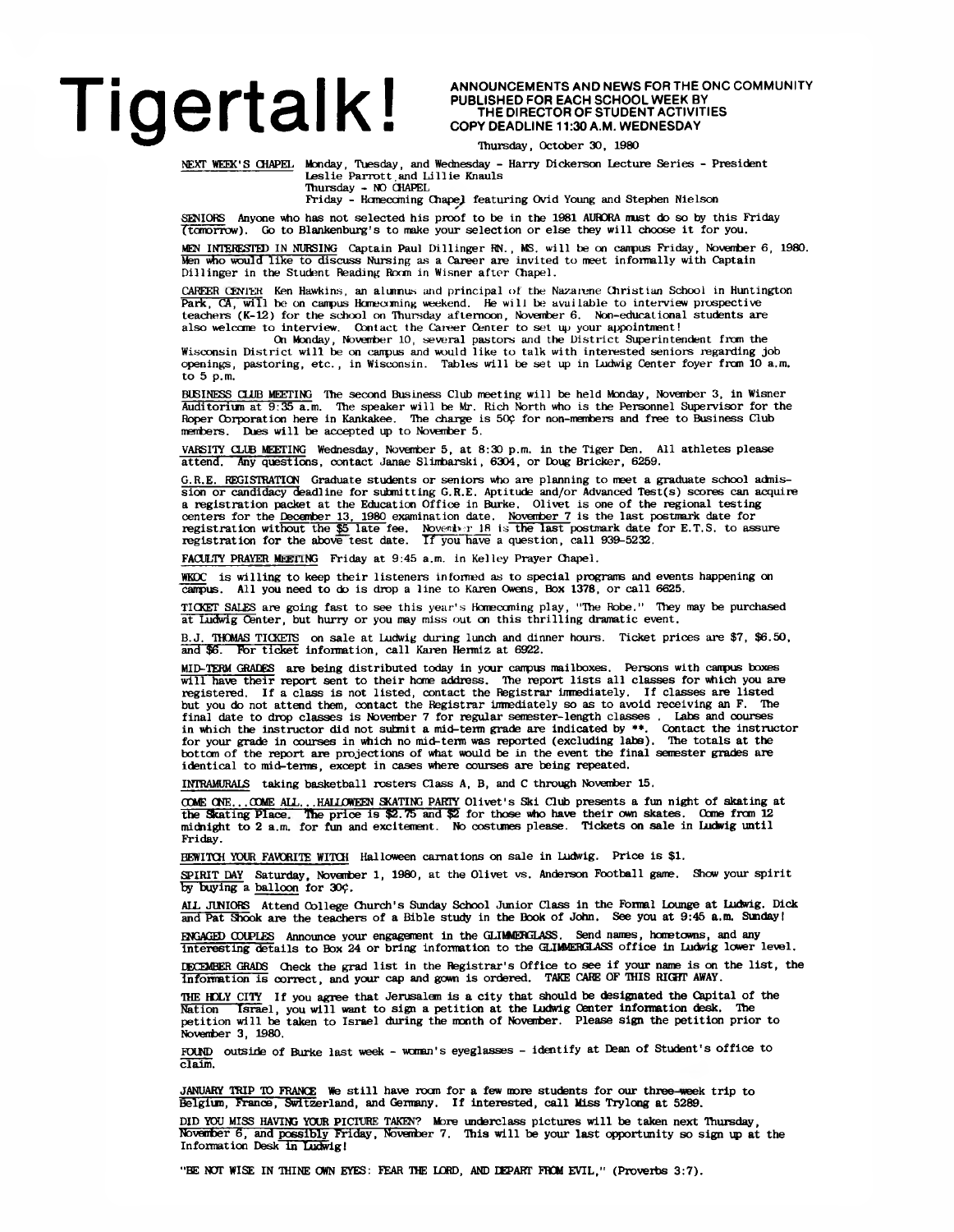# TIGERTALK! ANNOUNCEMENTS AND NEWS FOR THE ONC COMMUNITY

PUBLISHED FOR EACH SCHOOL WEEK BY THE DIRECTOR OF STUDENT ACTIVITIES COPY DEADLINE 11:30 A.M. WEDNESDAY

#### **Friday, November 7, 1980 - HOMECOMING**

CHAPEL NEXT WEEK Dr. Dennis Kinlaw, President of Asbury College

REGISTRAR The last day to drop regular-length fall classes is TODAY. All changes in schedule must be processed in the Registrar's office to be official.

G.R.E. REGISTRATION Graduate students or seniors who are planning to meet a graduate school achdssion or candidacy deadline for submitting G.R.E. Aptitude and/or Advanced Test(s) scores can acquire a registration packet at the Education Office in Burke. Olivet is one of the regional testing centers for the Decenter 13 examination date. TODAY is the last postmark date .for registration with the \$5.00 late fee. November 18, 1980 is the last postmark date for E.T.S. to assure registration for the above test date. If you have a question, call  $939-5232$ .

IffTRAMURALS taking basketball rosters Class A, B, and C now through Noventoer 15.

ALL TIGER SPORTS FANS A heartfelt thank you for the tremendous way you have responded to the challenge of ambassadorship (Col. 3:17&24) throughout the football season. The real test begins tonight with the onset of our basketball season. Let's each continue to do our part. (Coach Larry Watson)

THE ART DEPARTMENT ANNOUNCES paintings by Dr. Rose Burckhardt in Benner Library today from 1-3 p.m. and Saturday from noon to 3 p.m.

WKOC Have you checked out WKOC, 88.3 EM, lately? We would greatly appreciate feedback from you. Call Karen Owens, 6625, or mail your conments to Box 1378.

SOLD OUT Were you caught procrastinating when the last of the Hcmecaning tickets for "The Robe" were sold out? Don't feel bad. We will be presenting an extra performance on Saturday, Noventoer 15, at 8 p.m. at the Bradley-Bourbonnais Gonmunity High School. Tickets are available at Ludvig Center - \$2.50 adult, \$2.00 students. Be sure to get yours now.

HOME ECCNOMICS CLUB MEMBERS CURRENT orders must be in by Friday, November 7, TODAY. Give orders and money to Miss Frey.

HOME ECONOMICS STYLE SHOW at 3 p.m. on Saturday, November 8. Everyone is welcome. Cost is only \$1.25 per person. Refreshments will be served and door prizes will be given. All garments are hand tailored.

BUSINESS CLUB MEETING Monday, November 10, at 9:45 a.m. in Wisner Auditorium. The speaker will be Richard North, the Personnel Supervisor at Roper Corporation. Cost is 50? to non-members.

SENIORS On Monday, November 10, several pastors and the District Superintendent from the Wisconsin District will be on canpus and would like to talk with interested seniors regarding job openings, pastoring, etc. in Wisconsin. Tables will be set up in Ludwig Center foyer frcm 10 a.m. to 5 p.m.

SCPHOMORE PRE-NURSING STUDENTS A representative from Snowhite Uniform Company will be on campus Tuesday, Noventoer 11. Please meet in the Learning Resource Center, Wisner Hall, between 10 a.m. and 1 p.m. and bring a blank check with you. Payment for uniform, cap, etc. should be made when order<br>is placed. If you are not prepared to pay for the uniforms, arrangements can be made. <u>It is</u> inportant for you to be fitted now.

YOU STILL HAVE TIME We have room for ten more people on the Fine Arts trip to Europe during Interim. For more information, call Prof. Collins or Prof. Kranich.

HCW ABOUT SPENDING A WEEK IN WASHINGTON, D.C. On February 2-6, 1981, Dr. Bruce Granger will be accompanying those individuals who are interested in experiencing the workings of Washington, D.C. There will be briefing sessions informing students of particular current problems, visits to Congress, the White House, the Supreme Court, and with congressmen. While travel and housing costs will be shared by those going, each person will need to provide his own financing. Please see Dr. Granger for further details. The deadline for reservations is Friday, November 21.

NATIONAL ARMED FORCES DAY is November 11. Cadet Steve Lenker is requesting that all reserves wear their uniforms (dress only, not fatigues) to show their pride in our nation and armed forces.

IOST Four keys on blue key ring. If found, please return to the Information Desk in Ludwig.

FOUND A 1981 Ithaca High classring, last name Ingersall. Identify at Information Desk to claim.

ARMY BDTC (Reserve Officers' Training Cbrps) is a program which provides college-trained officers for the U.S. Army, the Army National Guard, and the U.S. Amy Reserve. Captain Terry Roberts will be in Ludwig Center on Wednesday, Noventoer 12, to explain the program and answer any questions.

CAMPUS DIRECTORY CORRECTION Prof. John Williams correct phone nurber is 5314.

B.J. OCNCERT WKOC will be interviewing B.J.Thomas and we want to find out what you would like to knew and hear. Please send your questions and ccranents to WKOC, Box 115.

ALL COLLEGE SUNDAY SCHOOL CLASSES will meet in College Church sanctuary this Sunday at 9:45 a.m.

LARSEN FINE ARTS CEOTER T-SHIRT SALE sponsored by Olivet Faculty and Staff Ladies for \$5.98 in

Ludwig Center Friday 11a.m.-6p.m. and Saturday 9 a.m.-6p.m. All proceeds for Larsen Fine Arts Center COEEke; AND BRCWNIES served by ONC Ladies in Ludwig Center Saturday 9-11 a.m.

DESPERATELY NEELED To trade some 9:30 Saturday night play tickets for 2:00 Saturday (will also buy unwanted tickets) or my parents can't come. Call Cindy at 6683 or Paul at 6589.

DUE TO HOMECOMING THERE WILL BE NO PARKING IN FHONT OF LUEWIG CENTER THURSDAY THRU SATURDAY.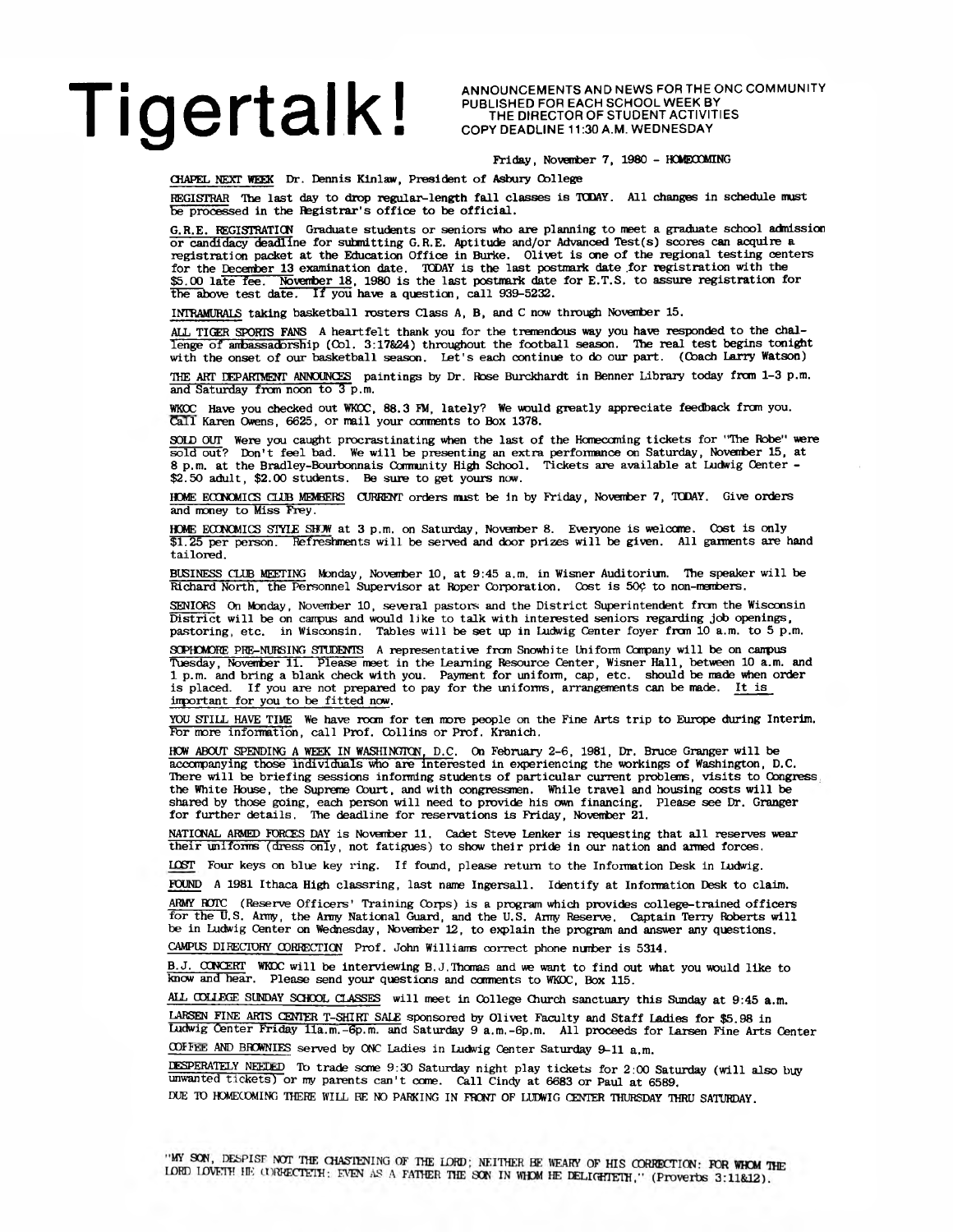# Tigertal kind were and news for the onc Community

PUBLISHED FOR EACH SCHOOL WEEK BY THE DIRECTOR OF STUDENT ACTIVITIES COPY DEADLINE 11:30 A.M. WEDNESDAY

**Thursday, November 13, 1980**

**NEXT WEEK'S CHAPEL Tuesday and Wednesday - President Leslie Parrott Thursday - Rev. Frank Garton**

SENIORS Proofs and wallet pictures have been mailed to your campus mailbox. How-<br>ever, if you live off campus, or have not received your pictures, you must pick them<br>up at the AURORA office. (Hours: Thurs. 12:30-5:00; Fri.

KAPPA DELTA PI MEMBERS will be sponsoring a special event for all Education majors.<br>On Tuesday, Nov. 18 the film, Dare to Discipline, featuring Dr. James Dobson, will<br>be shown in Wisner Auditorium at 4:00 P.M. Dr. Dobson i

**NORTHEAST INDIANA STUDENTS will meet at 8:00 p.m. Monday, Nov. 17, in Kelly Prayer Chapel. Grover Brooks and Tim McGuire will share with us. See you there.**

**LAST CHANCE to see the production of "THE ROBE" will be this Sat., Nov. 15, at 7:00 P.M. It will be presented at Bradley-Bourbonnals Community High School in their new Auditorium. Get your dates (and tickets) NOW in Ludwig Center.**

NEW CLUB on Campus - SASS (Society of Associated Science Students). Look out for<br>us; we're going places and doing things. Interested in science?...join us in our<br>projects - field trips, films, skits, cook-outs. For more in

**FROM THE ATHLETIC DEPT.** Intramural Volleyball: Note schedule change for remainder of season. This is posted in the gym. **of season. This is posted in the gym.**

> **All Baseball Candidates: Meet Fri., Nov. 14, at 9:45 a.m. in Tiger Den. (This includes veterans.)**

**Roster for Intramural Basketball available this week.**

**All Intramural managers need to see Coach Newsom today or tomorrow.**

**AIR FORCE RECRUITERS will be in Ludwig Center Friday, Nov. 21, to talk with interes-ted students. Special areas of interest are: Computer Science and Technology. The hours are 10:00 a.m. to 2:30 p.m.**

**FUTURE PARSONAGE WIVES meet Mon., Nov. 17, at 7:00 P.M. in Conf. Rooms A & B in Lud-wig Center. Speaker: Mrs. Shirley Quanstrom. Subject: "Living in the Parsonage: A Benefice".**

HOME EC CLUB will meet Wed., Nov. 19, at 8:15 P.M. in the Home Ec. Dept. to plan<br>the Christmas Banquet and shopping spree in Chicago. Current stationery sales are<br>due by Fri., Nov. 14. The meeting will be short so make it

**HOME EC. DEPT. This Fri., Nov. 14, at 5:30 P.M. there will be an International Din-ner for Faculty and Students. Cost is \$3.65 per person. Reservations must be made. Call 6623. Come and get a taste of the world!!**

STUDYING GOT YOU DOWN? Olivet's Ski Club presents "Hot Lead & Cold Feet" starring<br>Don Knotts, Fri., Nov. 14, at 8:00 P.M. in Reed Aud. Tickets-\$1.00- at the door.

FROM THE REGISTRAR Last day to drop Block II Classes is Thurs., Nov. 20. PRE-REGIS–<br>TRATION for the Jan. Term and Spring Sem. begins Thurs., Nov. 13 for persons pre-<br>sently classified as Juniors & Seniors. Class sched. and available in the Registrar's Off. Sophomores will begin pre-registration Nov. 20,<br>and Freshmen, Dec. 1. Plan to pre-register as quickly as possible! In order to pre-<br>register, your student account must be paid.

**CAREER CENTER Full-time Day Care Director (single or married), to serve also in Youth Ministries (if possible) is needed in Mooresville, NC Church of the Nazarene. Contact the Career Center for more details.**

**EVANGELS Do you like working with children? Would you like to work in the Children's Church on Sunday afternoon? Call Mark Storer - 6528.**

**DIRECTORY CHANGE Mark Romin-Phone number-937-8898**

**MRA FOOSBALL TOURNAMENT All men interested in this annual event (Nov. 17-20) sign up at the Ludwig Information Desk. (If interested meet Fri., Nov. 14, at 9:45 a.m. in Conf. Room B in Ludwig.)**

BJ THOMAS CONCERT Thurs., Nov. 20. Tickets (for good seats) on sale in Ludwig.<br>Hear BJ Thomas interviewed on WKOC Fri., Nov. 21, at **0:45.** 

**THE SALVATION ARMY is looking for a Field Area Representative for the South Subur**ban Cook County, Lake County Ind. and Will County. This is a non-uniformed position<br>and entry-level people are welcome. Qualifications are: excellent communication<br>skills; some experience in sales or a people-oriented fiel

"HAPPY IS THE MAN THAT FINDETH WISDOM, AND THE MAN THAT GETTETH UNDERSTANDING. FOR<br>THE MERCHANDISE OF IT IS BETTER THAN THE MERCHANDISE OF SILVER, AND THE GAIN THEREOF<br>THAN FINE GOLD." (Proverbs 3:13 & 14)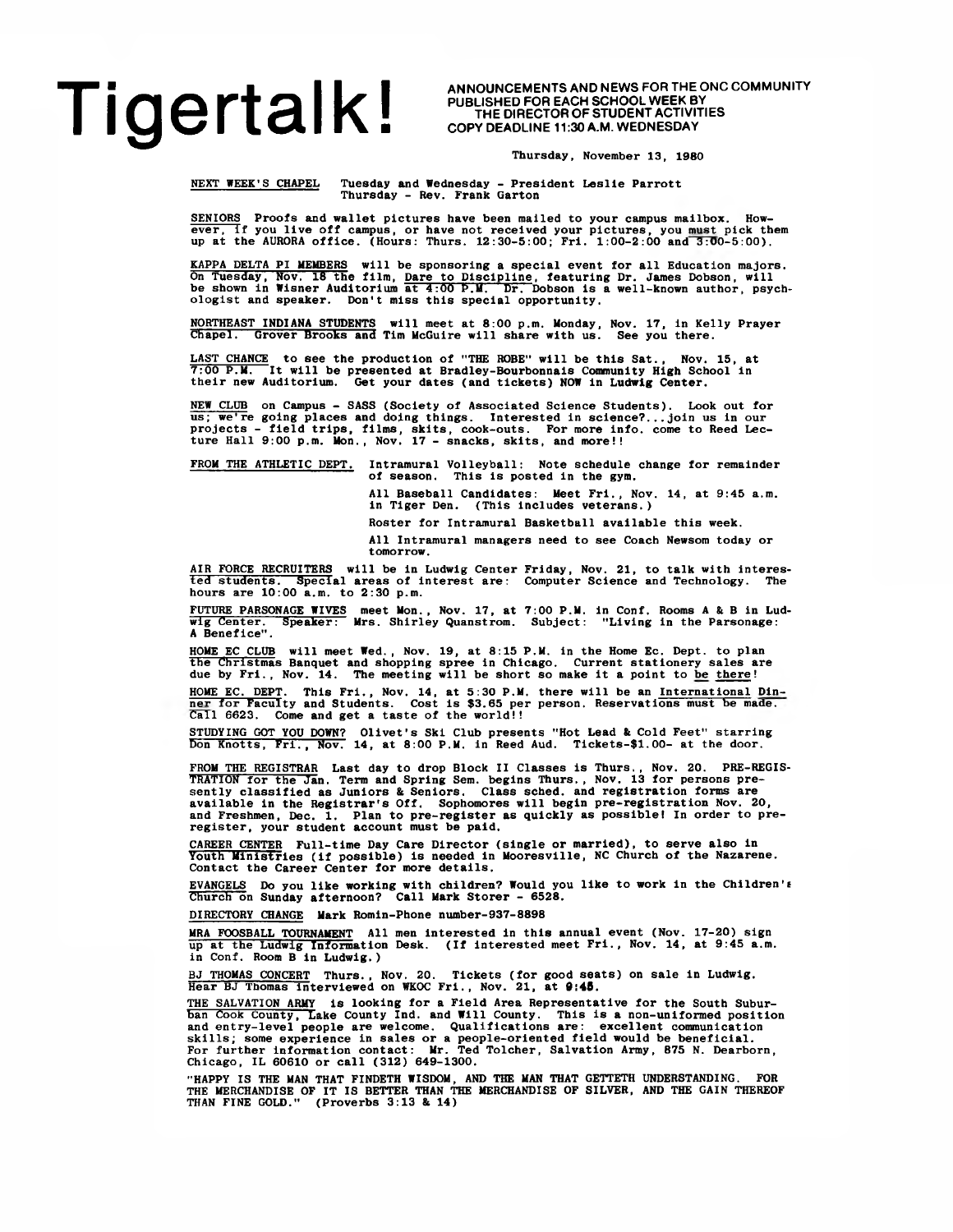PUBLISHED FOR EACH SCHOOL WEEK BY THE DIRECTOR OF STUDENT ACTIVITIES COPY DEADLINE 11:30 A.M. WEDNESDAY

Thursday, November 20, 1980

CHAPEL NEXT WEEK Tuesday - Thanksgiving Program - Prof. Gunnell Jorden Wednesday - Concert Band directed by Dr. Harlow Hopkins

HCW ABOOT SPENDING A WEEK IN WASHINGTON, D.C. On February 2-6, 1981, Dr. Bruce Granger will be accompanying those individuals who are interested in experiencing the workings of Washington, D.C. There will be briefing sessions informing students of particular current problems, visits to Congress, the White House, the Supreme Court, and visits with congressmen. While travel and housing costs will be shared by those going, each person will need to provide his own financing. Please see Dr. Granger for further details. The deadline for reservations is Friday, November 21.

THE THANKSGIVING BUFFET is November 23, Sunday, from  $1:30-3:00$  p.m. The cost is \$3.50 without a meal pass. Saga will be serving a surptuous buffet meal.

THE RESIDENCE HALLS WILL BE CLOSED as of 6 p.m. Wednesday, November 26, and reopened Monday, December 1, at 7 a.m. Contact the Associate Dean of Students' office if you need assistance with housing for the holidays.

FACULTY PRAYER MEETING Friday, 9:45 a.m. in Kelley Prayer Chapel.

NURSING STUCENTS IN ACTION Prayer breakfast at Denny's Saturday, November 22. Meet at 7:45 in front of Wisner. Please bring a car if you have one. Devotions by Mrs. Sue Davison.

If you plan to attend the Christmas Banquet Decerrber 11 at 7:30, you must sign up in Learning Resource Center in Wisner by December 1. It will be a semi-formal dinner. Maximum cost is \$2.50.

CAREER CENTER The Church League of America, a Bible-based and conservative Christian research and publications institution, is accepting applications for erployment in the following areas: Christian Gnnmunications, Research, and Writing. Some qualifications are: born-again Christians, proficient in reading, research and writing, articulate in speaking, good handwriting, and typing experience of moderate speed.

Air Force Recruiters will be in Ludwig Center Friday, November 21, to talk with interested students. Special areas of interest are: Computer Science and Technology. The hours are from 10 a.m. to 2:30 p.m.

Minister of Music position open at Lansing Church of the Nazarene.

Youth Assistant opening at Harris Chapel Nazarene Church in Selma, Indiana.

There are several full-time positions posted in the Career Center.

If you are interested in any of the above, contact the Career Center in Burke 031.

ATHLETIC DEPARTMENT Anyone interested in intramural indoor soccer should call Jon Kring at 5359. Co-ed volleyball: note scheduled change posted on bulletin board in gym. There

will be volleyball Saturday.

Lady's watch found. Call 5372, gymnasium, to identify and claim.

FOUND Lady's raincoat and two ladies' jackets on Burke 4th floor, also man's watch. Identify to claim in the secretary's office.

SOPHOMORES We want you to help elect a new vice president for our class. You can help by attending the All-Class Meeting on Tuesday, November 25, at 7 p.m. in the conference roans of Ludwig Center. We will be nominating from the floor for nominees who are present and willing to help out this year. So, cane and bring your nominee with you!

ON CAMPUS THIS WEEKEND? Great! You now have the opportunity to attend Olivet's first "Gong Show" on Friday at 8 p.m. It's the only place on canpus where you can get good entertainment and lots of laughs for only 50 $\phi$ . It will take place in Ludwig Center, so, remember: You can't go wrong, If you attend "The Gong!"

ROLLER SKATING PARTY Tomorrow (Friday, the 21st), 12 midnight until 2 a.m. at the Skating Place. The cost is \$2.75 if you need skates and \$2.00 if you don't. Tickets will be on sale today and tomorrow in Ludwig. Sponsored by the Senior Class.

B. J. THOMAS TONIGHT Don't miss him — in Chalfant at 8 p.m. Only \$6.50 and \$6.00 tickets left.

THANKSGIVING BREAK Saga will serve supper from 4:30 to 5:00 p.m. as the last meal before break. The residence halls will close at 6p.m. and reopen at 7 a.m. on Monday, December 1. Breakfast will be served from 8-9 a.m. on Monday, December 1.

FACULTY AND STAFF If you would like to invite a student for Thanksgiving Day or the entire break or would like for a student to "house sit," please contact Grover Brooks, Associate Dean of Students, at 5224.

THE FILM, DARE TO DISCIPLINE, will be shown at 4 p.m. today in Burke, Room *12,* for anyone who was unable to see it on Tuesday.

"Be not afraid of sudden fear, neither of the desolation of the wicked, when it cometh. For the Lord shall be thy confidence, and shall keep thy foot from being taken," (Proverbs 3:25&25).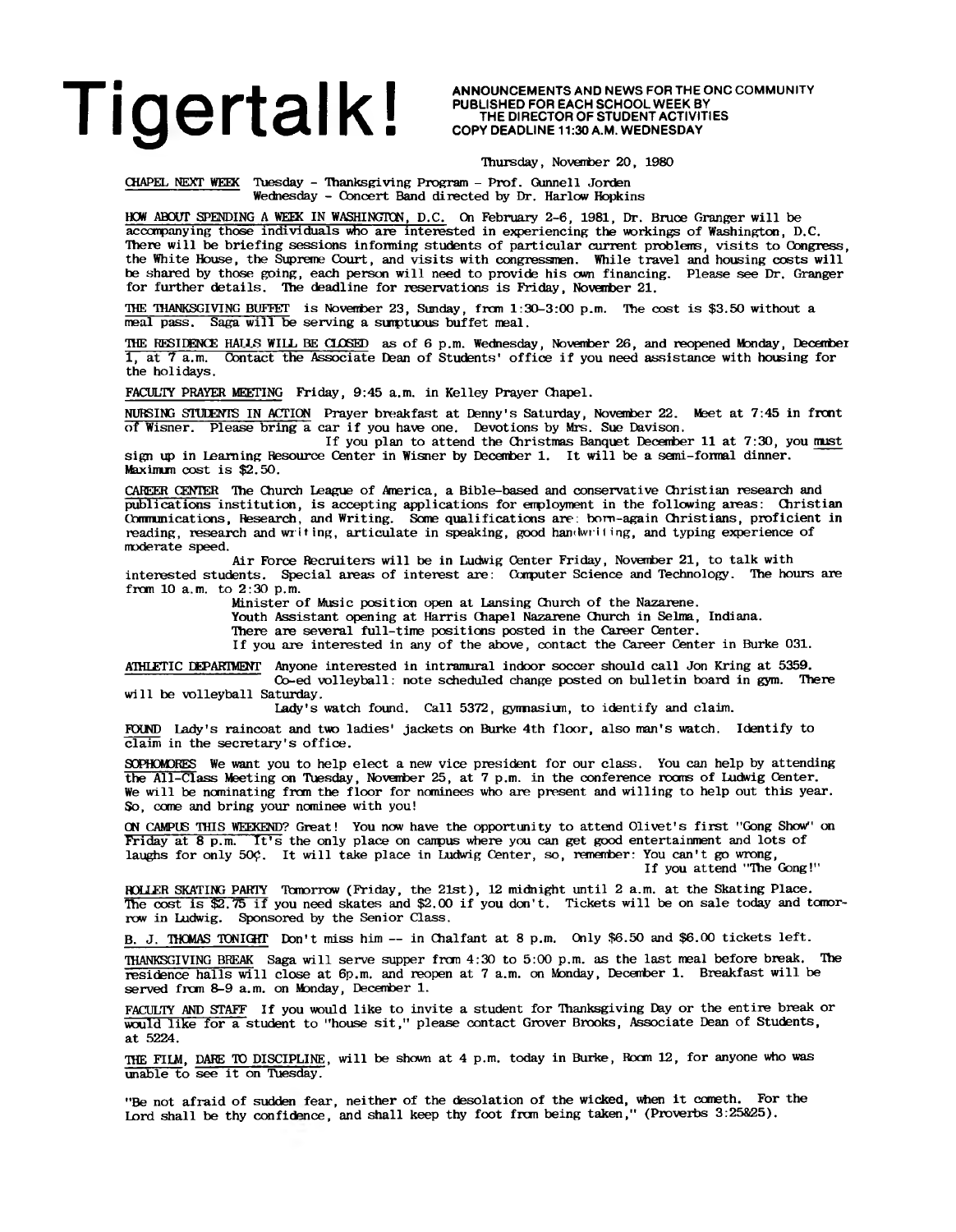## **Tigertalk I ANNOUNCEMENTS AND NEWS FOR THE ONC COMMUNITY**<br>
THE DIRECTOR OF STUDENT ACTIVITIES

**PUBLISHED FOR EACH SCHOOL WEEK BY THE DIRECTOR OF STUDENT ACTIVITIES COPY DEADLINE 11:30 A.M. W EDNESDAY**

#### **Thursday, December 4**

CHAPEL NEXT WEEK Tuesday - Mrs. Margaret Bloan, Wife of Dr. Norman Bloom Wednesday - Dr. David Kale, Chairman of Language & Literature, Speech and Communications Department

Thursday - Orpheus Choir, Dr. George Dunbar, Director

- LOST: Man's silver watch in Men's Locker Room in gyim. This watch has great personal value! If found, please return to Ludwig Information Desk.
- FOUND: Brown, cloth purse with vinyl trim last week in Ludwig. Identify at Security Office to claim.

SNOW ORDINANCE IN BOUKBONNAIS: It is unlawful to park any motor vehicle on any public thoroughfare at any time within 24 hours of a snowfall of three or more inches or where snow drifts in excess of 12 inches have occurred.

- BUSINESS CIJJB: There will be a Business Club meeting Thursday night, December 4, in Reed Auditorinn at 6:30. Speaker will be Mr. Chuck Henderson, Vice-President of Marketing at A. O. Smith in Kankakee. Club members with membership card will be admitted free; attendance for non-members is 50£.
- ATHLETIC DEPARTMENT: Intra-mural basketball managers please note schedule changes for Dec. 6, Dec. 15, and Dec. 16.

All those interested in playing coed basketball during January should pick up roster from Coach Newsome or the Secretary before Dec. 15.

There will be a meeting Thurs, night at 7:00 p.m. for all women interested in in playing Inter-Collegiate softball. If you are trying out you MUST attend this meeting. If you cannot attend contact Coach Patterson today. Meeting will be in downstairs classroom in gymn.

- REGISTRAR: Preregistration for Jan. and Spring will be open to all students beginning Dec. 1. Student accounts must be paid in order to be eligible to preregister. Don't wait until the last minute. Register NCW so you can get the classes of your choice!
- VETERANS: The Veteran's Office has been relocated to Burke in the Registrar's Office. All veterans should request certification for the Spring semester as soon as possible.
- PRE-LAW CLUB: Pictures will be taken (for all paid members) inmediately following the Business Club Meeting (approx. 8:00 p.m.) Thursday, Dec. 4 in Reed. John Hursch will collect dues if you have not paid. A Filmstrip on Law School application procedure will be shown.
- ARMY ROTC: Reserve Officers' Training Corps is a program which provides college-trained officers for the U.S. Army National Guard, & the U.S. Army Reserve. Capt. Terry Roberts will be in Ludwig Center on Tuesday, Dec. 9, from Noon to 5:00 p.m. to explain the program and answer any questions.
- INTERES'I'kD IN FASHION? Fashion is New York's nurrber one industry. A fashion trip to New York is being planned during Spring break. It will include visits to designer shops, Fashion Institute, Parson's School of Design, Vogue, etc....and a stroll down 7th Avenue. If interested contact Miss Frey (Home Ec. Dept.) 5385.
- NEInd. STUDENTS: Will meet in Kelley Prayer Chapel, Dec. 8 at 8:00 p.m. Lottie Phillips and Geron Vantine will share. See you there!
- CAREER CENIER: Job opening in Welfare Dept., Celina, Ohio Social Service background Several other major employers in area. Contact Career Center for more information.

Applications are available in the Career Center for the 1981 Michael Curry Sumner Intern Program sponsored by Governor Thompson. Students from all disciplines are encouraged to apply.

ART EXHIBIT: James R. Voight, Senior at ONC, is presenting a photographic exhibit entitled "My Father's World", Dec. 1-6 in Benner Library.

#### REGISTRAR. The following classes are filled and no other persons may preregister for them' Jan Session - Intro, to Poetry; U.S. History 121.

Spring Semester - 14-113-4 Block III Volleyball; 22-173-0 Creative Photography; 32-103-2 Freshman Composition; 32-lb4-6 Freshman Composition' 34-101-1 Speech; 44-011-1 Physical Geology Lab.

FACULTY PRAYER MEETING: Friday, 9:45 A.M.; Kelley Prayer Chapel

"Devise not evil against thy neighbour, seeing he dwelleth securely by thee. Strive not with a man without cause, if he has done thee no harm. Envy thou not the oppressor, and choose none of his ways. For the froward is abomination to the Lord: but his secret is with the righteous. The curse of the Lord is in the house of the wicked: but he blesseth the habitation of the just. Surely He scorneth the scorners: but he giveth grace unto the lowly. The wise shall inherit glory: but shame shall be the promotion of fools." (Proverbs 3: 29-35)

PSYCHOLOGY MAJORS: A representative from Psychological Studies Institute, Atlanta, Georgia (Grad. Prog, in Christian Counseling) will be speaking and showing slides Monday, Dec. 15, 9:40 a.m. in A208.